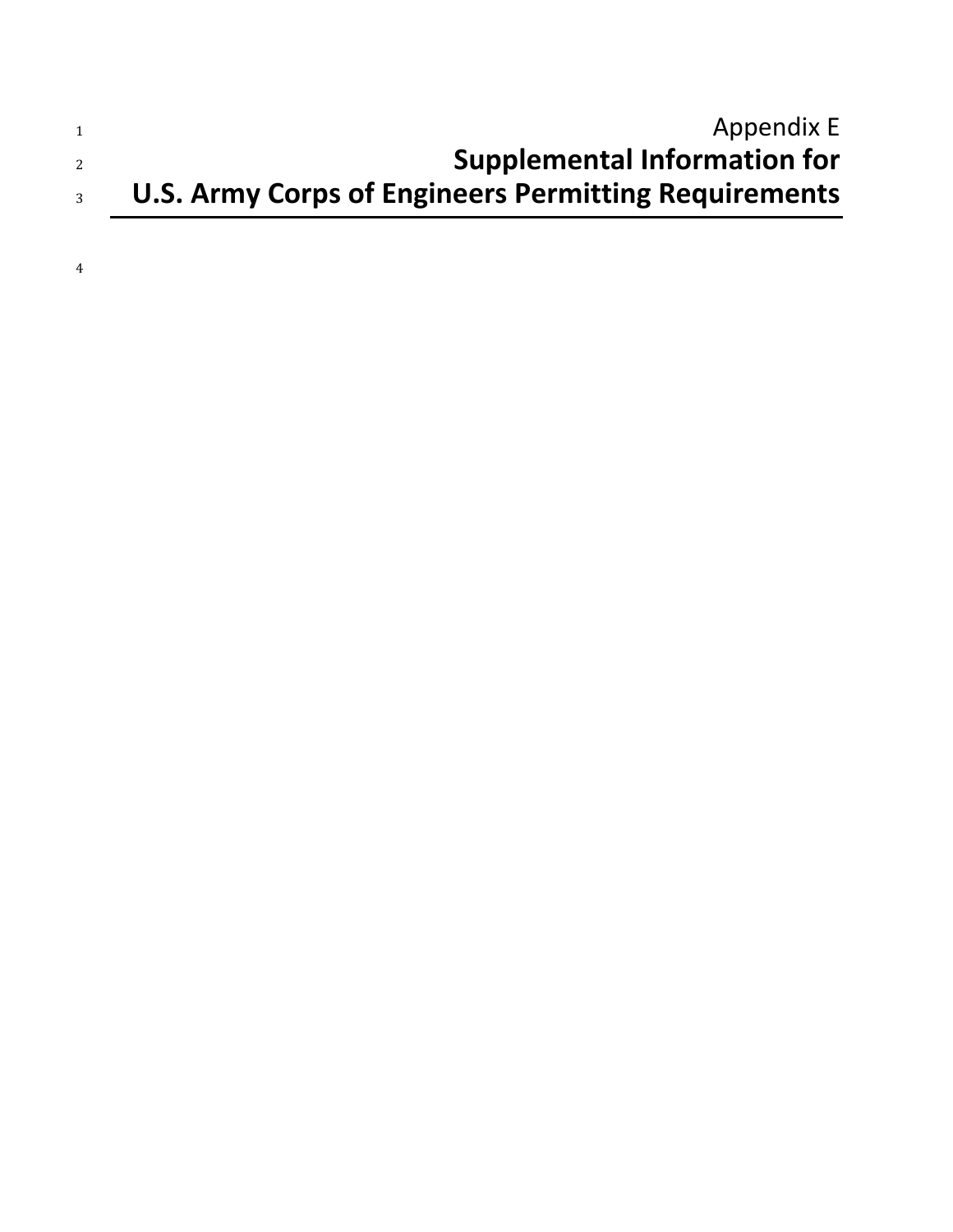| Appendix E                           |
|--------------------------------------|
| <b>Supplemental Information for</b>  |
| <b>USACE Permitting Requirements</b> |

# **E.1 Purpose and Introduction**

 The purpose of this appendix is to provide supplemental information needed to facilitate the environmental review for the U.S. Army Corps of Engineers' (USACE's) permitting processes under the authority of Sections 10 and 14 of the Rivers and Harbors Act (RHA) and Section 404 of the Clean Water Act (CWA) and to document the stage at which material will be available and presented.

# **E.1.1 Information Addressed in Recirculated Draft EIR/ Supplemental Draft EIS**

 The following additional information has been covered within the text of the Partially Recirculated Environmental Impact Report/Supplemental Environmental Impact Statement (RDEIR/SDEIS): a Purpose and Need Statement reflecting the role of the USACE in its CWA Section 404 and Rivers and Harbors Act responsibilities; impacts on waters carried through to all alternatives; effects on navigation carried through to all alternatives; and a conceptual compensatory mitigation description for all alternatives.

- Information provided within this appendix is listed below:
- **Clean Water Act Section 404**
- 19 o Impacts to "waters of the United States"
- Conceptual Description of Mitigation for Impacts
- 21 Rivers and Harbors Act Section 10
- Potential effects to navigation
- **•** Rivers and Harbors Act Section 14 (Section 408)
- National Historic Preservation Act Section 106
- Executive Order 11988

 The informational requirements under the Section 408 process necessarily include a detailed level of engineering design, as well as a detailed level of analysis related to effects on USACE's civil works projects and indirect hydraulic effects. The information contained in the current CEQA/NEPA documents will not fully meet this level of detail and additional informational submittals and analysis may be necessary. As a result of these submittals, prior to final Section 408 permission, additional NEPA compliance by USACE may be required. The need for supplemental information may apply to RHA Section 10 as well.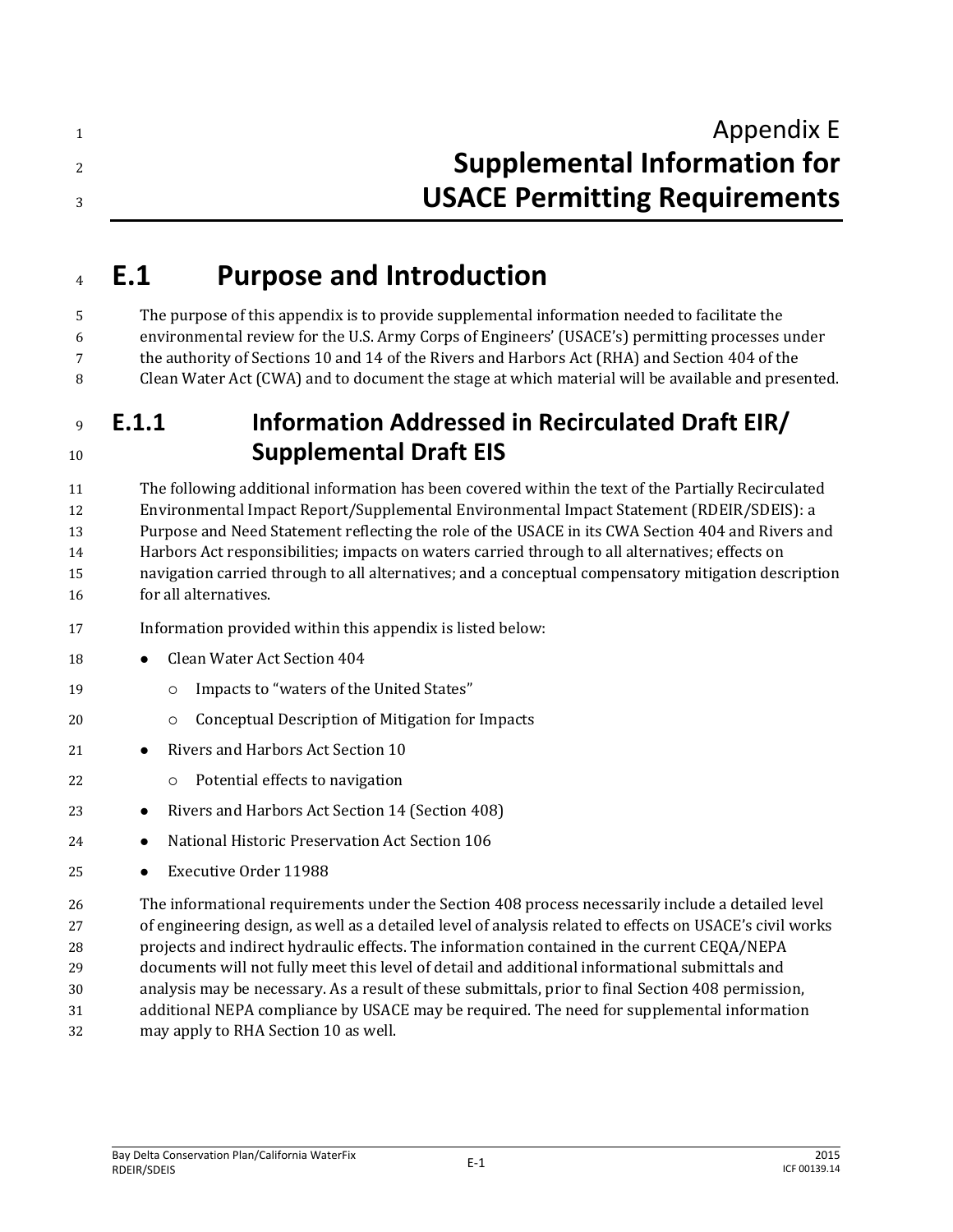# **E.1.2 Information Addressed Prior to Record of Decision**

 In March 2013, USACE Sacramento District developed a white paper entitled "BDCP: Permit Application Approach for CM-1" (the White Paper). Based on the White Paper, the Sacramento District envisions two separate RODs. First, USACE will "adopt the EIS" and issue a ROD generally accepting the use of the Bureau of Reclamation's (Reclamation's) Final Environmental Impact Statement (FEIS) for future permit decisions at the point that the Reclamation issues its ROD for the FEIR/EIS. USACE can file its ROD at least 30 days after Reclamation files the FEIS with Environmental Protection Agency (EPA)—preferably concurrent with or after Reclamation files its ROD. Second, USACE will issue a ROD or RODs at the time that "phased" permits are issued. These statements assume that the Supplemental DEIS properly describes the conveyance facility at the project level. The information that must be addressed in the CWA Section 404 and RHA Section 10 ROD and in subsequent permits includes: **•** Clean Water Act Specific Final Compensatory Mitigation Plan (CWA "Mitigation Rule") Compliance with the CWA Guidelines (LEDPA, impact minimization, anti-degradation, etc.) Public Interest Review 18 • Compliance with other Federal Laws 19 O ESA Section 106 (NHPA) "Frequently Asked Questions" Q-30 provides that "at the time the final EIS is released, section 7 and section 106 consultations should be completed and the results addressed within the ROD. Executive Orders 11988, 11998, and 11990 **Clean Air Act General Conformity Rule Magnuson-Stevens Fishery Conservation and Management Act**  Fish and Wildlife Coordination Act **Section 401 Water Quality Certification** 

This information is currently in development and will be provided to USACE as part of the Section

404, Section 10, and Section 408 permit processing. All information shall be presented for USACE

review and approval and shall be submitted prior to issuance of subsequent RODs.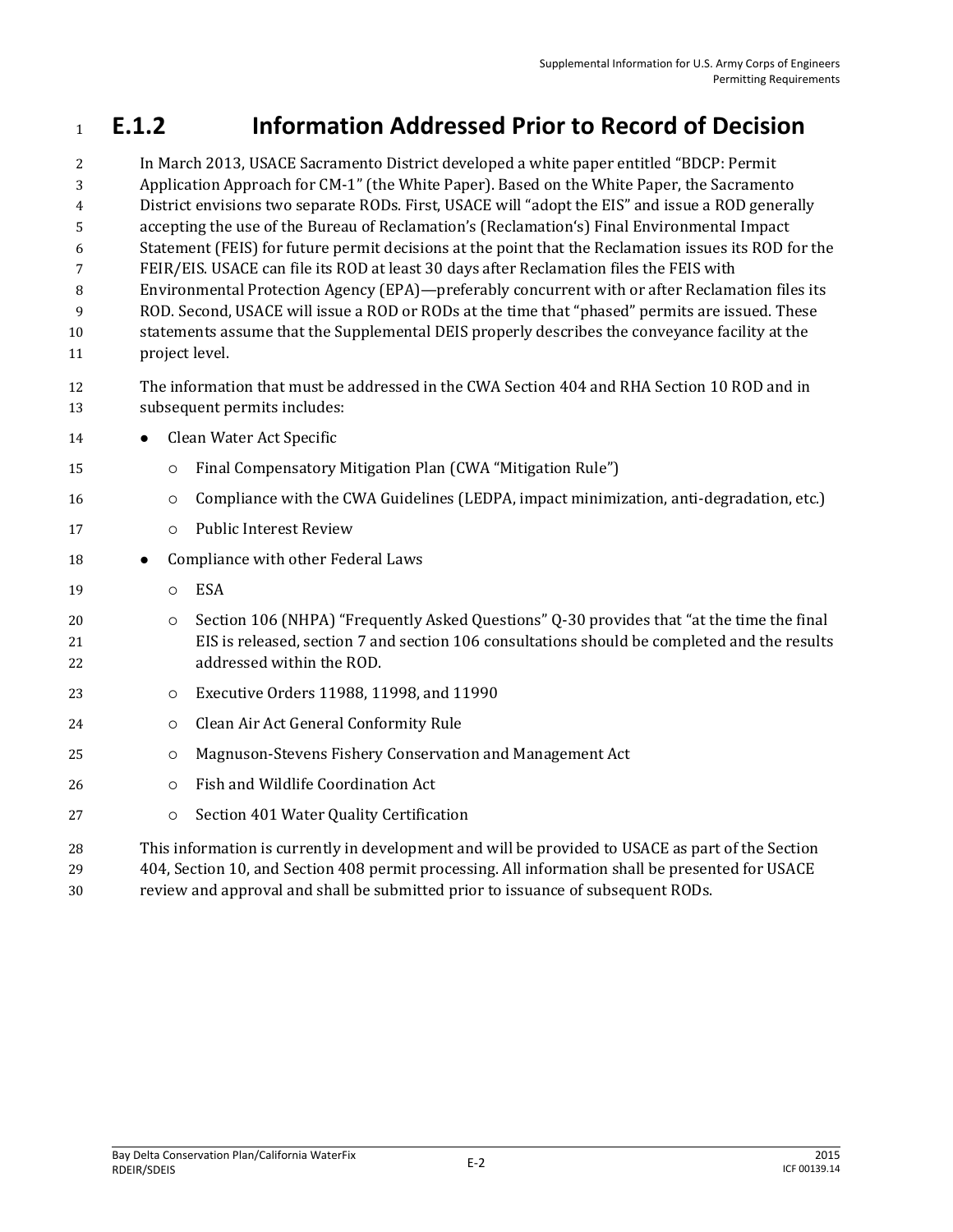# **E.2 CWA Section 404**

# **E.2.1 Federal Clean Water Act of 1972 (33 USC 1251 et seq.) Overview and Process**

 Activities that would result in the discharge of dredged or fill materials into waters of the United States must obtain authorization from USACE pursuant to Section 404 of the federal CWA (33 USC 1251 et seq.). This permit is generally referred to as a *404 permit*.

 A Section 404 permit can take the form of either a General Permit or an Individual Permit. General Permits, which can be structured as Nationwide Permits, Regional General Permits, and Programmatic General Permits, apply to specific classes of activities that have been determined to be capable of causing no more than minimal impact on the aquatic environment (e.g., construction of road crossings, installation of utility lines, and operations and maintenance activities) (33 Code of Federal Regulations [CFR] 325.5(c)). Individual Permits are designed for activities that have the potential to have more than a minimal effect on jurisdictional waters or that otherwise do not qualify to proceed under a General Permit. The fill that would occur in connection with the proposed project, or project alternatives, would require an Individual Permit.

 The process for obtaining an Individual Permit includes: (1) submission of an application to USACE; (2) a public notice and comment period; (3) coordination with other resource agencies (in accordance with the Endangered Species Act, Historic Preservation Act, and other applicable laws or regulations); (4) state water quality certification; and (5) issuance or denial of the permit. A complete permit application includes the location, purpose and need for the proposed project (along with all reasonably related activities); the purpose of the activities involving the discharge (along with the type and quantity of materials to be discharged); drawings, sketches, and plans sufficient for public notice; a schedule of project activities; names and addresses of all adjoining property owners; locations and dimensions of adjacent structures; and a list of authorizations required by other federal, state, or local agencies for the work (including all approvals and denials already received) (33 CFR 325.1). Within 15 days of submission of an application, USACE conducts a preliminary assessment of the application to determine if it is complete, and once the application is complete, USACE publishes a public notice in the Federal Register (33 CFR §§ 325.2 (a)(2), 325.3). Typically, the public and interested agencies are given 30 days to comment, and USACE may hold a public hearing on the application. Once public notice is provided, USACE is required to consult with various agencies prior to permit approval, and to "fully consider" their views in deciding whether to issue a permit (33 CFR 320.3).

 Pursuant to Section 401 of the CWA, states can certify or deny federal permits or licenses that might result in a discharge to *state waters* (33 USC 1341), and California Department of Water Resources (DWR) must obtain a *water quality certification* or waiver from the state indicating that the proposed activity complies with all applicable state water quality standards, limitations, and restrictions, before USACE will issue an Individual Permit. Section 404 grants USACE principal responsibility to regulate discharges of dredged or fill material into waters of the United States, but the federal EPA retains the right to "veto" a USACE permit (33 USC 1344(c)) if the EPA determines, after notice and opportunity for public hearings, that the permitted activity would not comply with the Section 404(b)(1) Guidelines or would have unacceptable adverse impacts on water supplies or fishing, wildlife or recreation areas (40 CFR 231.4). But, no affirmative approval is required from the EPA prior to permit issuance.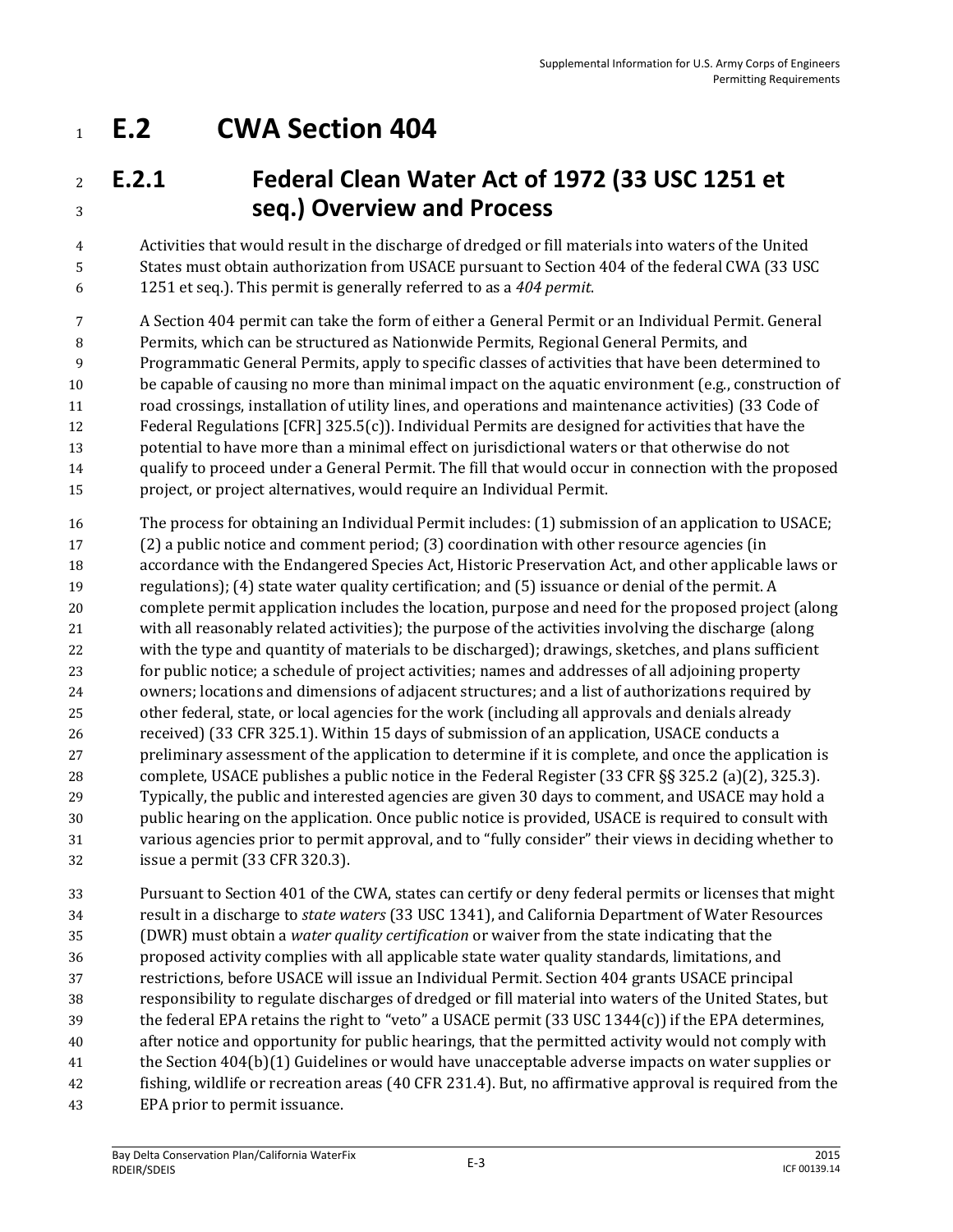- Substantively, USACE evaluates applications for Individual Permits for compliance with the Section 404(b)(1) Guidelines (40 CFR Part 230) and USACE' regulations (33 CFR Part 325) (33 USC 1344(b)(1)). The Section 404(b)(1) Guidelines contain four main elements: (1) the requirement to identify and analyze project alternatives, and select the alternative that avoids and minimizes impacts on jurisdictional waters to the maximum extent practicable, and is the least environmentally damaging alternative that achieves the overall project purpose (often referred to as a 404(b)(1) alternatives analysis); (2) the prohibition against projects that would result in significant degradation of water quality (which typically equates with compliance with state water quality standards pursuant to Section 401 of the CWA); (3) an analysis of the potential environmental impacts and implementation of measures that adequately mitigate unavoidable impacts; and (4) a *public interest review* that balances the benefits of the project against its potential
- impacts.

### **E.2.1.1 Section 404 and RHA Section 10 Permitting Approach for the Water Conveyance Facility**

 USACE and DWR have developed an approach to permitting the construction, operation, and maintenance of a new water conveyance facility pursuant to Section 404 and RHA Section 10. The approach involves the following steps.

**Preparation and Submission of an Application for Section 404 and RHA Section 10 Permits**.

 DWR will submit to USACE an application for Section 404 and RHA Section 10 permits covering all components of a new water conveyance facility, including its construction, operation and maintenance. The application will set out detailed information regarding the whole project, in accordance with 33 CFR 325.1(d), including information in support of a draft compensatory mitigation plan for unavoidable impacts on waters of the United States associated with the entire water conveyance project. The application will also identify project phases designed to align the timing of the issuance of Section 404 and RHA permits with the issuance of Section 408 permissions, where such permission is required for specific components of the conveyance project. Certain phases of the project will not trigger a requirement for permission under Section 408 and, for those phases, USACE may issue Section 404 and RHA Section 10 permits. DWR will determine the project phases for the conveyance facility with USACE based on such factors as the sequence of construction activities and the location of work sites in relation to facilities under USACE's Section 408 authority, including federal project levees and federal navigation channels.

 **Application Review**. Once a complete application has been received, USACE will publish a public notice describing the conveyance facility and its phases as well as USACE's approach to making permit decisions on those phases pursuant to Section 404 and RHA Section 10, as well as Section 408 permissions where applicable. At this stage of the permitting process, USACE may initiate consultation under Section 106 of the NHPA and the ESA.

 **Preliminary LEDPA Concurrence**. DWR will submit to USACE information regarding practicable alternatives for the entirety of the conveyance project, pursuant to the 404(b)(1) Guidelines. USACE will make a preliminary determination regarding the Least Environmentally Damaging Practicable Alternative (LEDPA) that meets the overall project purpose of the conveyance project. In its preliminary determination, USACE will acknowledge the project phases and the related timing of the issuance of Section 404 and RHA permits and Section 408 permissions.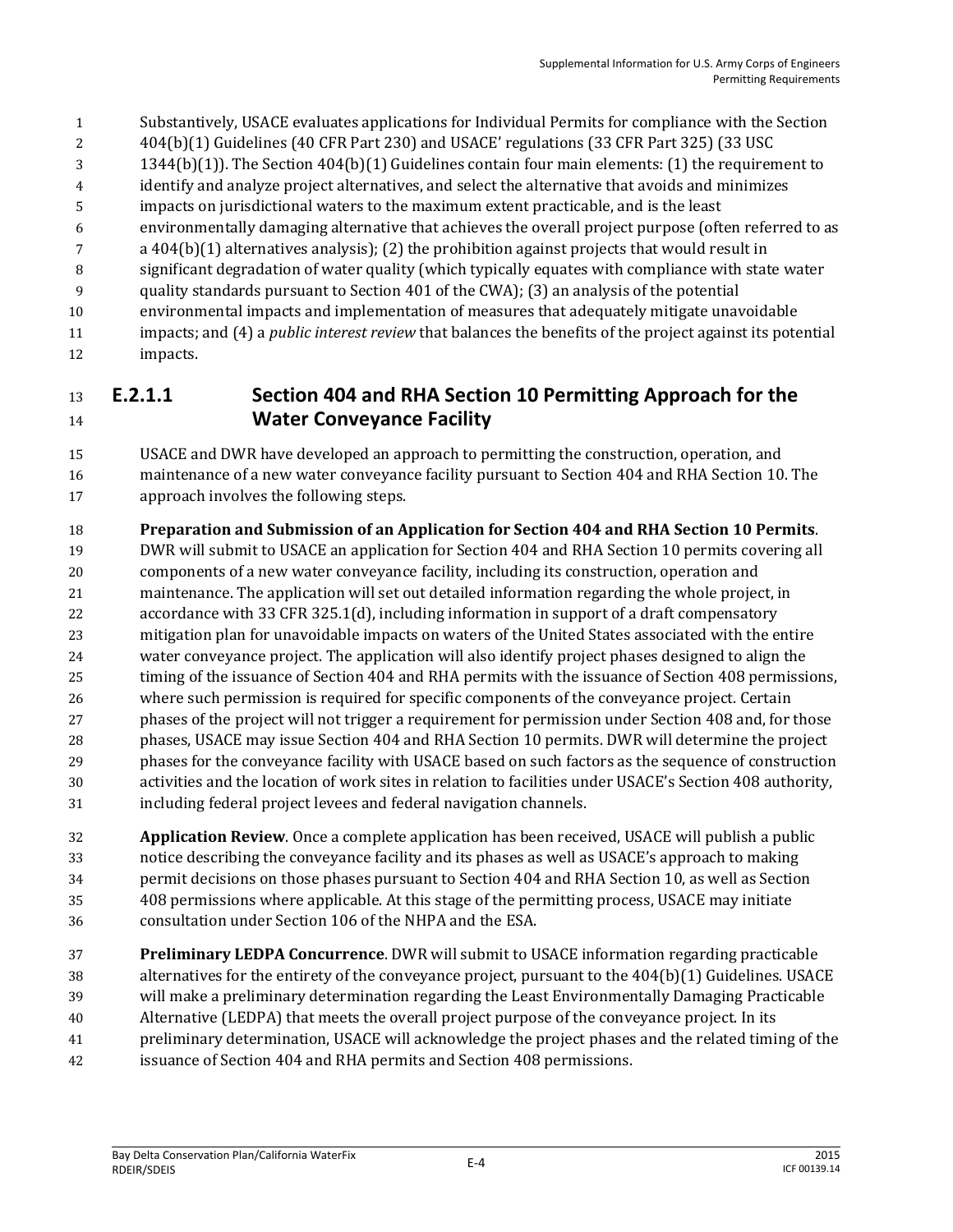1 **Preliminary Concurrence on the Final Mitigation Plan**. DWR will submit to USACE a final 2 compensatory mitigation plan that describes the approach by which unavoidable impacts on waters

- 3 of the United States related to the entire water conveyance project will be addressed. USACE will
- 4 make a determination regarding the sufficiency of the plan, in accordance with 33 CFR 332.

 **Permit Decision Process**. DWR will submit separate requests to USACE regarding the issuance of permits under Section 404/RHA Section 10 for each phase of the water conveyance project. For each of those phases, USACE will issue a separate public notice that includes detailed information regarding the activities that will occur as part of that phase. USACE will prepare a decision document (Environmental Assessment, Findings of No Significant Impact, or ROD) and will make any necessary additional findings regarding NEPA compliance, the 404(b)(1) analysis, public interest review, and Section 408 permission, if applicable. The processing of the permit application for each phase may occur concurrently or sequentially.

## <sup>13</sup> **E.2.2 Impacts on Waters of the United States from the**  <sup>14</sup> **Construction of the Conveyance Facility**

15 Alternative 4A includes the construction and operation of water conveyance facilities within, or 16 requiring the unavoidable fill of, waters of the United States, resulting in the estimated fill of 17 jurisdictional waters as described in Table E-1 below.

| Habitat Type                 | Permanent Impact | <b>Temporary Impacts</b><br>Treated as Permanent <sup>1</sup> | Temporary Impact <sup>2</sup> |
|------------------------------|------------------|---------------------------------------------------------------|-------------------------------|
| Agricultural Ditch           | 45               | 17                                                            | 0                             |
| Alkaline Wetland             | 20               | $\theta$                                                      | 0                             |
| <b>Clifton Court Forebay</b> | 258              | 0                                                             | 1,931                         |
| Conveyance Channel           | 8                | 3                                                             | 0                             |
| Depression                   | 29               |                                                               | 0                             |
| <b>Emergent Wetland</b>      | 57               | 32                                                            | $\theta$                      |
| Forest                       | 8                | 9                                                             | 0                             |
| Lake                         | 23               | 0                                                             | 0                             |
| Scrub-Shrub                  | 13               | 5                                                             |                               |
| Seasonal Wetland             | 115              | 25                                                            | $\left( \right)$              |
| <b>Tidal Channel</b>         | 19               | 81                                                            | 0                             |
| Vernal Pool                  | 0.3              | $\bf{0}$                                                      | 0                             |
| Total                        | 595.3            | 179                                                           | 1,931                         |

#### 18 **Table E-1. Approximate Impact Acreages Associated with the Construction of Alternative 4A**

 $1$  Temporary impacts treated as permanent are temporary impacts expected to last more than 1 year. These impact sites will eventually be restored to preproject conditions; however, due to the duration of effect, compensatory mitigation will be included for these areas.

<sup>2</sup> Temporary impacts are from dredging Clifton Court Forebay.

19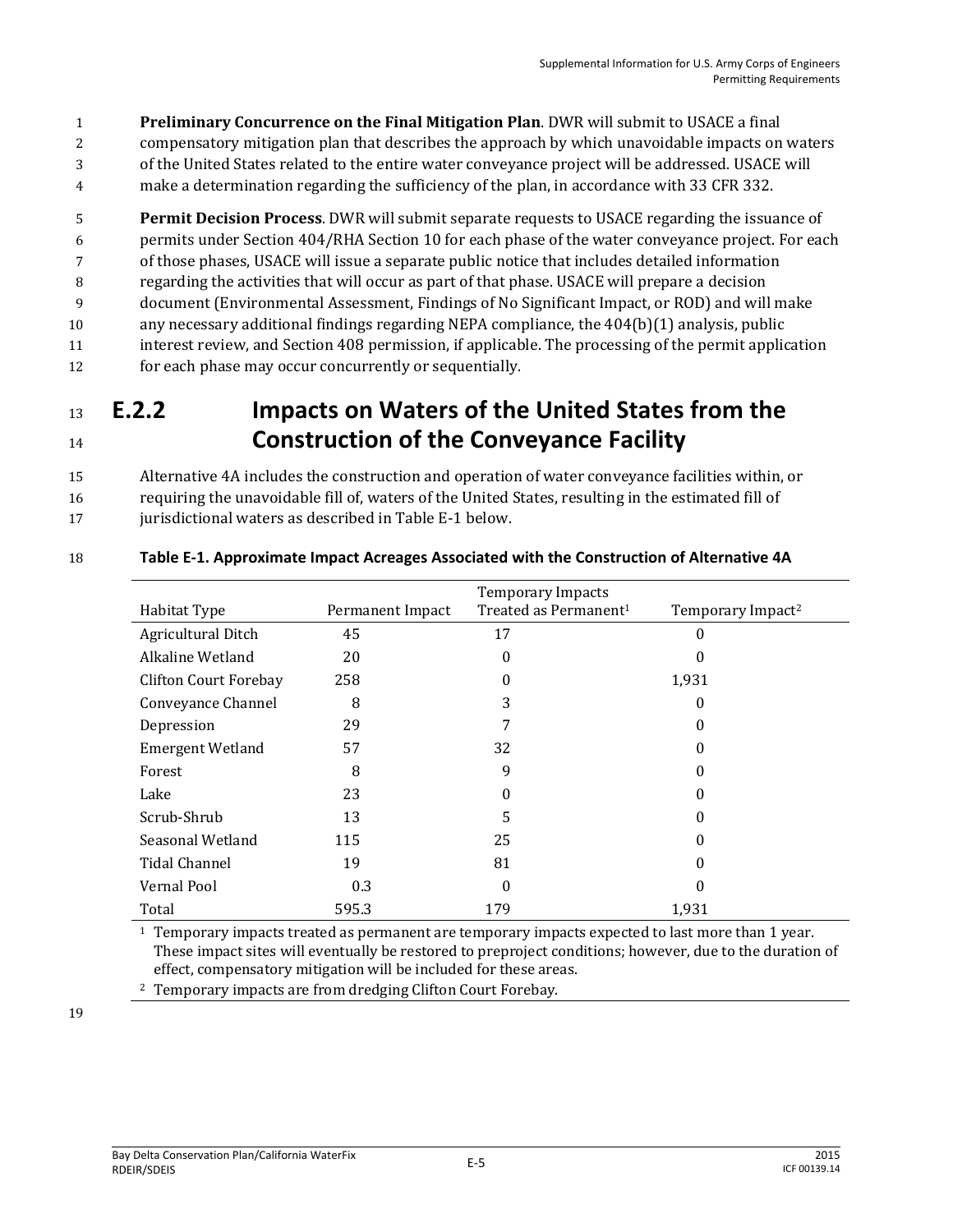# **E.2.3 Conceptual Description of Compensatory Mitigation**

 The environmental consequences of the proposed federal action on wetlands and other aquatic resources are evaluated under the federal CWA (33 USC 1344) and the CWA regulations, policies and guidelines issued by USACE and EPA. The CWA prohibits the discharge of dredged or fill materials into wetlands, rivers, streams, and other jurisdictional waters unless a permit issued by USACE authorizes the discharge. Proposed discharges to jurisdictional waters are evaluated by USACE in accordance with federal regulations, which require every authorized discharge to adhere to a three-step process known as the *mitigation sequence*. Steps one and two seek to avoid and minimize the fill of jurisdictional waters to the extent practicable (40 CFR §230.10(a)). The third step requires appropriate and practicable compensatory mitigation for all unavoidable impacts on 11 jurisdictional waters.

- In 2008, USACE and EPA issued national regulations, known as the *Mitigation Rule*, governing
- compensatory mitigation for activities authorized by permits issued by USACE (33 CFR 325, 332),
- and in 2015, USACE's South Pacific Division issued *Regional Compensatory Mitigation and*
- *Monitoring Guidelines* (Final January 12, 2015)" (Division Guidelines) to supplement the national
- Mitigation Rule. Compensatory mitigation under the Mitigation Rule and Division Guidelines fulfills
- the long-standing national goal of replacing the loss of wetland and other aquatic resource acreages
- and functions, known as the *no net loss goal* (National Wetlands Mitigation Action Plan [December 24, 2002]). To achieve the no net loss goal, USACE and EPA have concluded that, where appropriate and practicable, compensatory mitigation "should provide, at a minimum, one for one functional
- 21  $\qquad$  replacement (i.e., no net loss of values), with an adequate margin of safety." The long-term objective of the no net loss policy is to increase wetland acreages and functions nationally.
- The Mitigation Rule defines compensatory mitigation as (1) restoring existing wetlands or reestablishing former wetlands; (2) creating new wetlands in upland areas; (3) enhancing the functional values of degraded wetlands; and (4) preserving wetlands restoration aquatic resources. Restoration is generally the preferable form of compensatory mitigation because the likelihood of success is greater than the likelihood of successful creation, while the impacts on potentially ecologically important uplands are less. Moreover, the potential gains in terms of aquatic resources functions are oftentimes greater with restoration than with enhancement and preservation (33 CFR 332.3(a)(2)). The Mitigation Rule and Division Guidelines stress the benefits of a watershed approach to compensatory mitigation, and compensatory mitigation generally should be located in the same watershed as the impact site, and where it is most likely to successfully replace lost
- functions and services (33 CFR 332.3; Division Guidelines Section 3.2).

## **E.2.3.1 Avoidance and Minimization Measures**

 The design of the project has included the avoidance of impacts on waters of the United States to the greatest extent practicable. Numerous iterations of footprint locations for each of the conveyance components have been evaluated in order to situate work areas in uplands where possible. Once construction begins, further measures will be taken, consistent with the avoidance and minimization measures (AMMs) described in Appendix 3.C of the Draft BDCP, to further avoid and minimize impacts on waters of the United States and special-status species. The AMMs will be implemented at

 $\overline{\phantom{0}}$ 

 Memorandum of Agreement between the Environmental Protection Agency and the Department of the Army concerning the Determination of Mitigation under the Clean Water Act Section 404(b)(1) Guidelines, 55 Fed. Reg. 9210, 9212 (1990) (Mitigation MOA).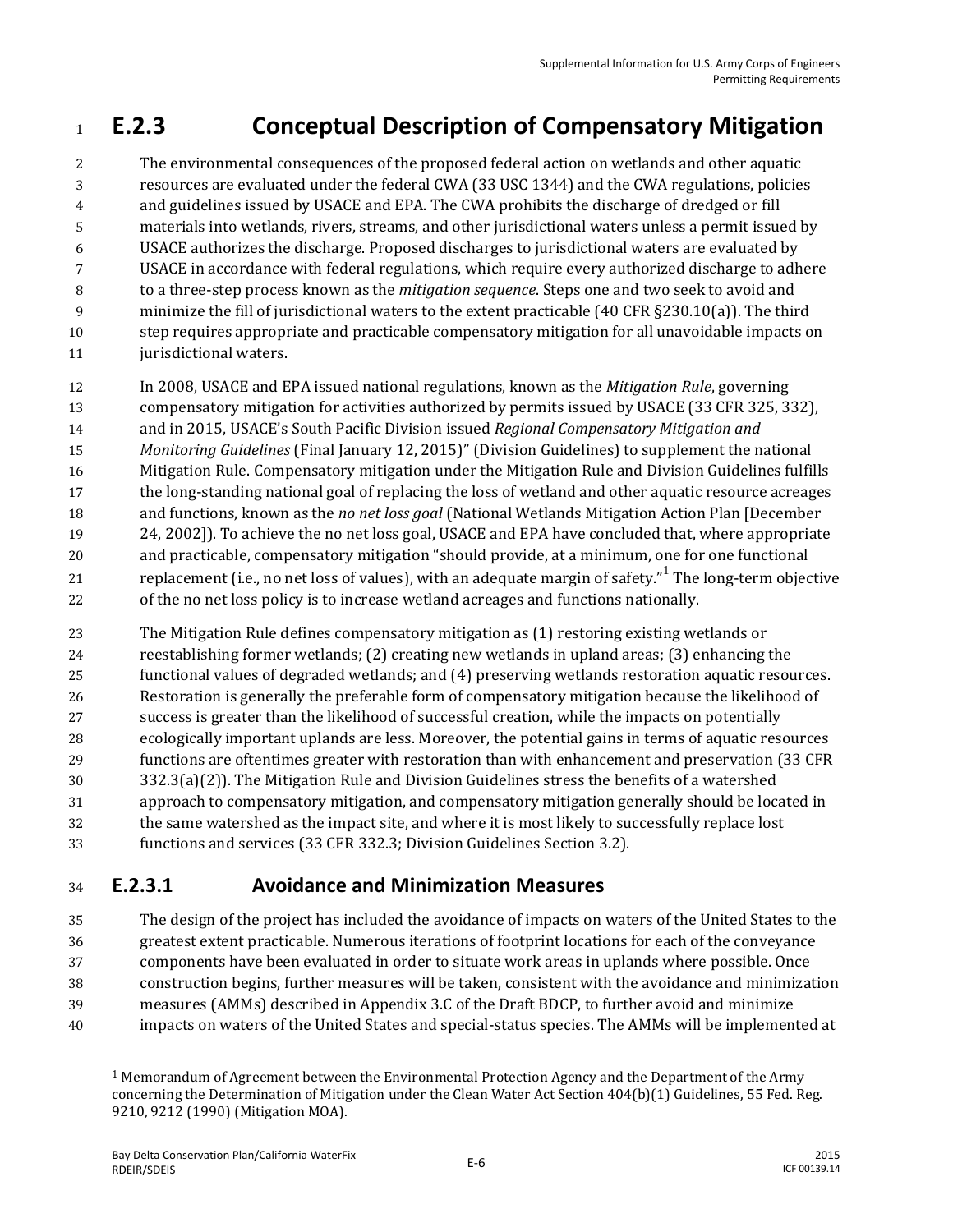- 1 all phases of a project—from siting through design, construction, and operations and maintenance.
- 2 The AMMs that pertain specifically to waters of the United States are summarized in Table E-2.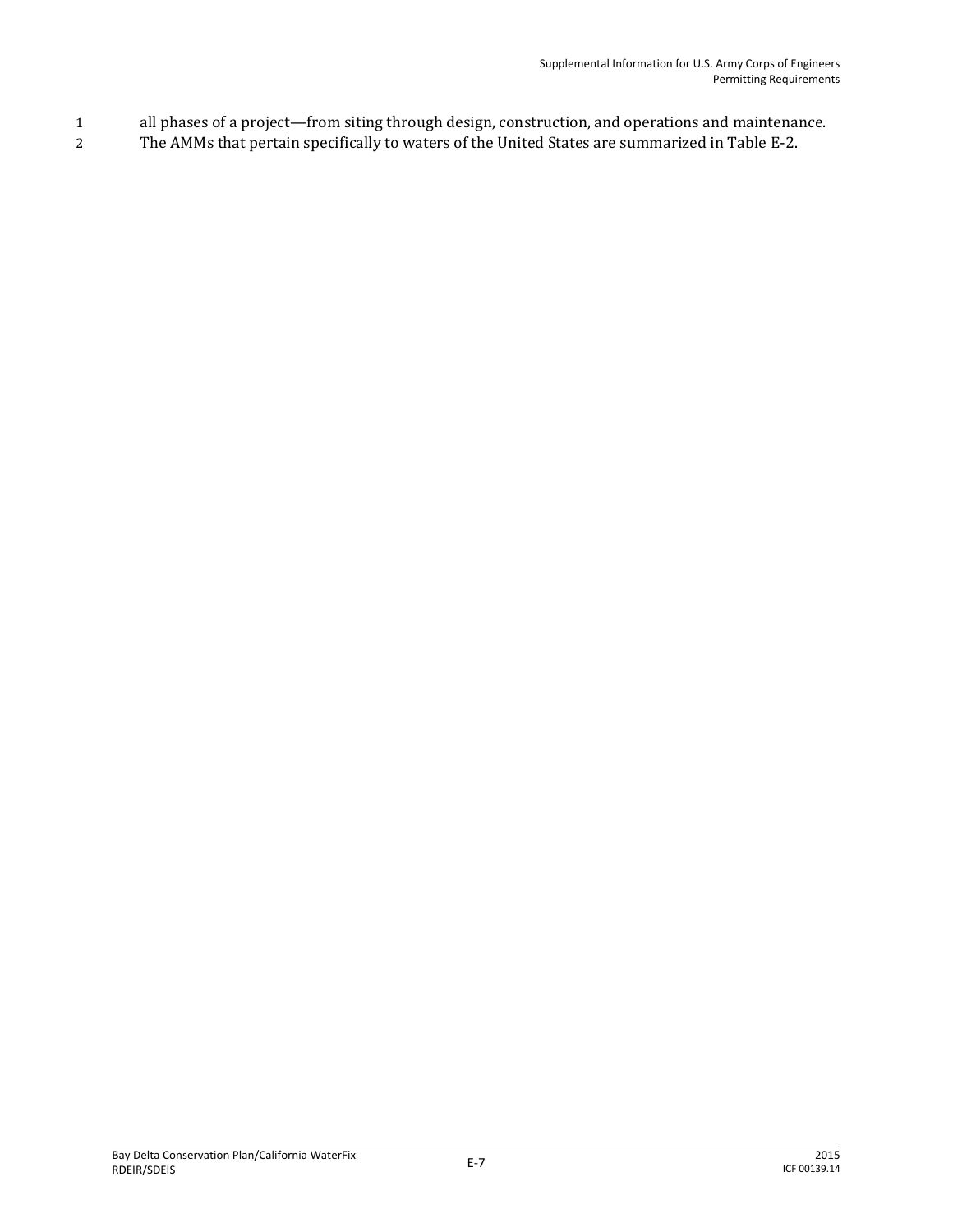| Number           | Title                       | Summary                                                                                          |  |
|------------------|-----------------------------|--------------------------------------------------------------------------------------------------|--|
| AMM1             | <b>Worker Awareness</b>     | Includes procedures and training requirements to educate construction personnel on               |  |
|                  | Training                    | the types of sensitive resources in the project area, the applicable environmental               |  |
|                  |                             | rules and regulations, and the measures required to avoid and minimize effects on                |  |
|                  |                             | these resources.                                                                                 |  |
| AMM <sub>2</sub> | <b>Construction Best</b>    | Standard practices and measures that will be implemented prior, during, and after                |  |
|                  | Management                  | construction to avoid or minimize effects of construction activities on sensitive                |  |
|                  | Practices and               | resources (e.g., species, habitat), and monitoring protocols for verifying the                   |  |
|                  | Monitoring                  | protection provided by the implemented measures.                                                 |  |
| AMM3             | <b>Stormwater Pollution</b> | Includes measures that will be implemented to minimize pollutants in stormwater                  |  |
|                  | <b>Prevention Plan</b>      | discharges during and after construction, and that will be incorporated into a                   |  |
|                  |                             | stormwater pollution prevention plan to prevent water quality degradation related                |  |
|                  |                             | to pollutant delivery from project area runoff to receiving waters.                              |  |
| AMM4             | Erosion and                 | Includes measures that will be implemented for ground-disturbing activities to                   |  |
|                  | Sediment Control            | control short-term and long-term erosion and sedimentation effects and to restore                |  |
|                  | Plan                        | soils and vegetation in areas affected by construction activities, and that will be              |  |
|                  |                             | incorporated into plans developed and implemented as part of the National Pollutant              |  |
|                  |                             | Discharge Elimination System permitting process for covered activities.                          |  |
| AMM5             | Spill Prevention,           | Includes measures to prevent and respond to spills of hazardous material that could              |  |
|                  | Containment, and            | affect waters of the United States, including navigable waters, as well as emergency             |  |
|                  | Countermeasure Plan         | notification procedures.                                                                         |  |
| AMM6             | Disposal and Reuse of       | Includes measures for handling, storage, beneficial reuse, and disposal of excavation            |  |
|                  | Spoils, Reusable            | or dredge spoils and reusable tunnel material, including procedures for the chemical             |  |
|                  | Tunnel Material, and        | characterization of this material or the decant water to comply with permit                      |  |
|                  | Dredged Material            | requirements, and reducing potential effects on aquatic habitat, as well as specific             |  |
|                  |                             | measures to avoid and minimize effects on species in the areas where reusable                    |  |
|                  |                             | tunnel material would be used or disposed.                                                       |  |
| AMM7             | <b>Barge Operations</b>     | Includes measures to avoid or minimize effects on aquatic species and habitat                    |  |
|                  | Plan                        | related to barge operations, by establishing specific protocols for the operation of all         |  |
|                  |                             | project-related vessels at the construction and/or barge landing sites. Also includes            |  |
|                  |                             | monitoring protocols to verify compliance with the plan and procedures for<br>contingency plans. |  |
| AMM10            | Restoration of              | Restore and monitor natural communities in the Plan Area that are temporarily                    |  |
|                  | <b>Temporarily Affected</b> | affected by construction activities. Measures will be incorporated into restoration              |  |
|                  | <b>Natural Communities</b>  | and monitoring plans and will include methods for stockpiling and storing topsoil,               |  |
|                  |                             | restoring soil conditions, and revegetating disturbed areas; schedules for monitoring            |  |
|                  |                             | and maintenance; strategies for adaptive management; reporting requirements; and                 |  |
|                  |                             | success criteria.                                                                                |  |
| AMM12            | <b>Vernal Pool</b>          | Includes provisions to require project design to minimize indirect effects on vernal             |  |
|                  | Crustaceans                 | pool habitat, avoid effects on core recovery areas, minimize ground disturbing                   |  |
|                  |                             | activities or alterations to hydrology, conduct protocol-level surveys, and redesign             |  |
|                  |                             | the project to ensure that habitat loss is minimized where practicable.                          |  |
| AMM30            | <b>Transmission Line</b>    | Design the alignment of proposed transmission lines to minimize impacts on                       |  |
|                  | Design and                  | sensitive terrestrial and aquatic habitats when siting poles and towers. Restore                 |  |
|                  | Alignment Guidelines        | disturbed areas to preconstruction conditions.                                                   |  |
| AMM34            | <b>Construction Site</b>    | Provide all security personnel with environmental training similar to that of onsite             |  |
|                  | Security                    | construction workers, so that they understand the environmental conditions and                   |  |
|                  |                             | issues associated with the various areas for which they are responsible at a given               |  |
|                  |                             | time.                                                                                            |  |
| AMM36            | Notification of             | Before in-water construction or maintenance activities begin, notify appropriate                 |  |
|                  | Activities in               | agency representatives when these activities could affect water quality or aquatic               |  |
|                  | Waterways                   | species.                                                                                         |  |

#### 1 **Table E-2. Summary of the Avoidance and Minimization Measures**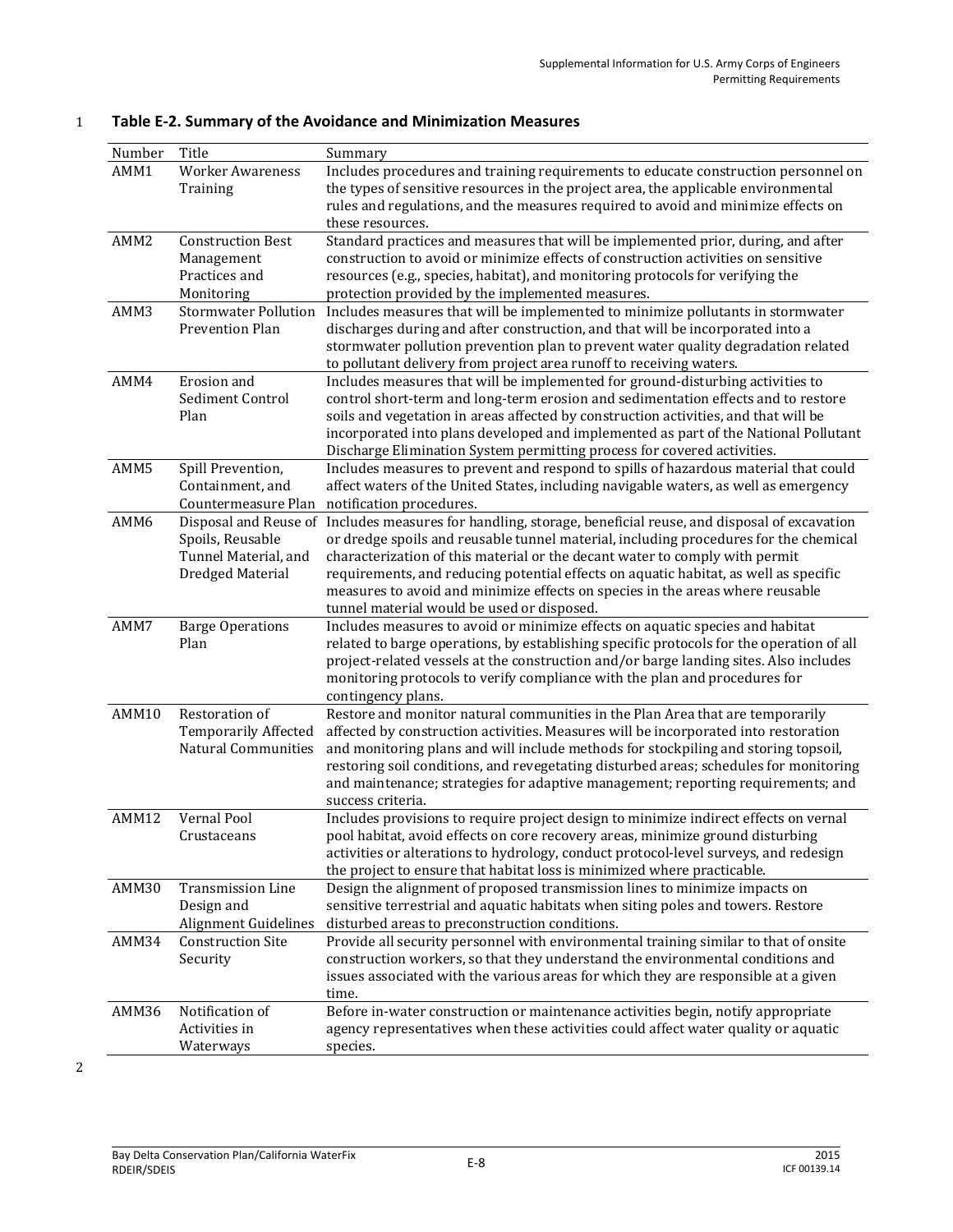Minimization and avoidance of impacts on aquatic species and their habitat and other species that utilize aquatic habitats (e.g., California tiger salamander, giant garter snake, California red-legged frog, western pond turtle, riparian woodrat, riparian brush rabbit, Suisun shrew, and salt marsh harvest mouse) will also result in further avoidance and minimization of impacts on waters of the United States.

## **E.2.3.2 Wetland Functions**

 Unavoidable impacts on waters of the United States will be mitigated such that the loss of acreage and functions due to construction activities shall be fully compensated. Wetland functions, defined as a process or series of processes that take place within a wetland, include the storage of water, transformation of nutrients, growth of living matter, and diversity of wetland plants. These functions have value for the wetland itself, for surrounding ecosystems, and for people. Functions can be grouped broadly as habitat, hydrologic, or water quality. Not all wetlands perform all functions nor do they perform all functions equally well. The location and size of a wetland may determine what functions it performs. For example, the geographic location may determine its habitat functions, and the location of a wetland within a watershed may determine its hydrologic or water quality functions. Many factors determine how well a wetland will perform these functions: climatic conditions, quantity and quality of water entering the wetland, and disturbances or alteration within the wetland or the surrounding ecosystem. Wetland disturbances may be the result of natural conditions, such as an extended drought, or human activities, such as land clearing, dredging, or the introduction of nonnative species. Wetlands are among the most productive habitats in the world, providing food, water, and shelter for fish, shellfish, birds, and mammals, and serving as a breeding ground and nursery for numerous species. Many endangered plant and animal species are dependent on wetland habitats for their survival. Hydrologic functions are those related to the quantity of water that enters, is stored in, or leaves a wetland. These functions include such factors as the reduction of flow velocity, the role of wetlands as groundwater recharge or discharge areas, and the influence of wetlands on atmospheric processes. Water quality functions include the trapping of sediment, pollution control, and the biochemical processes that take place as water enters, is stored in, or leaves a wetland.

 A functional assessment of wetlands proposed for fill will be conducted during the development of the Conceptual Mitigation Plan as part of the CWA permitting process. The results of this assessment will be compared to the expected functions at the proposed mitigation site(s) such that it can be confirmed that the compensatory mitigation will in fact accomplish full functional replacement of affected wetlands.

### **E.2.3.3 Compensatory Mitigation**

 Aside from the habitat that would be created through implementation of the environmental commitments, compensatory mitigation would be proposed to offset the impacts of the physical construction of the project. In some cases, complementary habitat creation might serve dual purposes (e.g., created emergent marsh might function both as habitat for delta smelt and as compensatory mitigation for physical impacts on emergent marsh habitat). However, all mitigation proposed as compensatory mitigation would be subject to specific success criteria, success monitoring, long-term preservation, and long-term maintenance and monitoring pursuant to the requirements of the Mitigation Rule.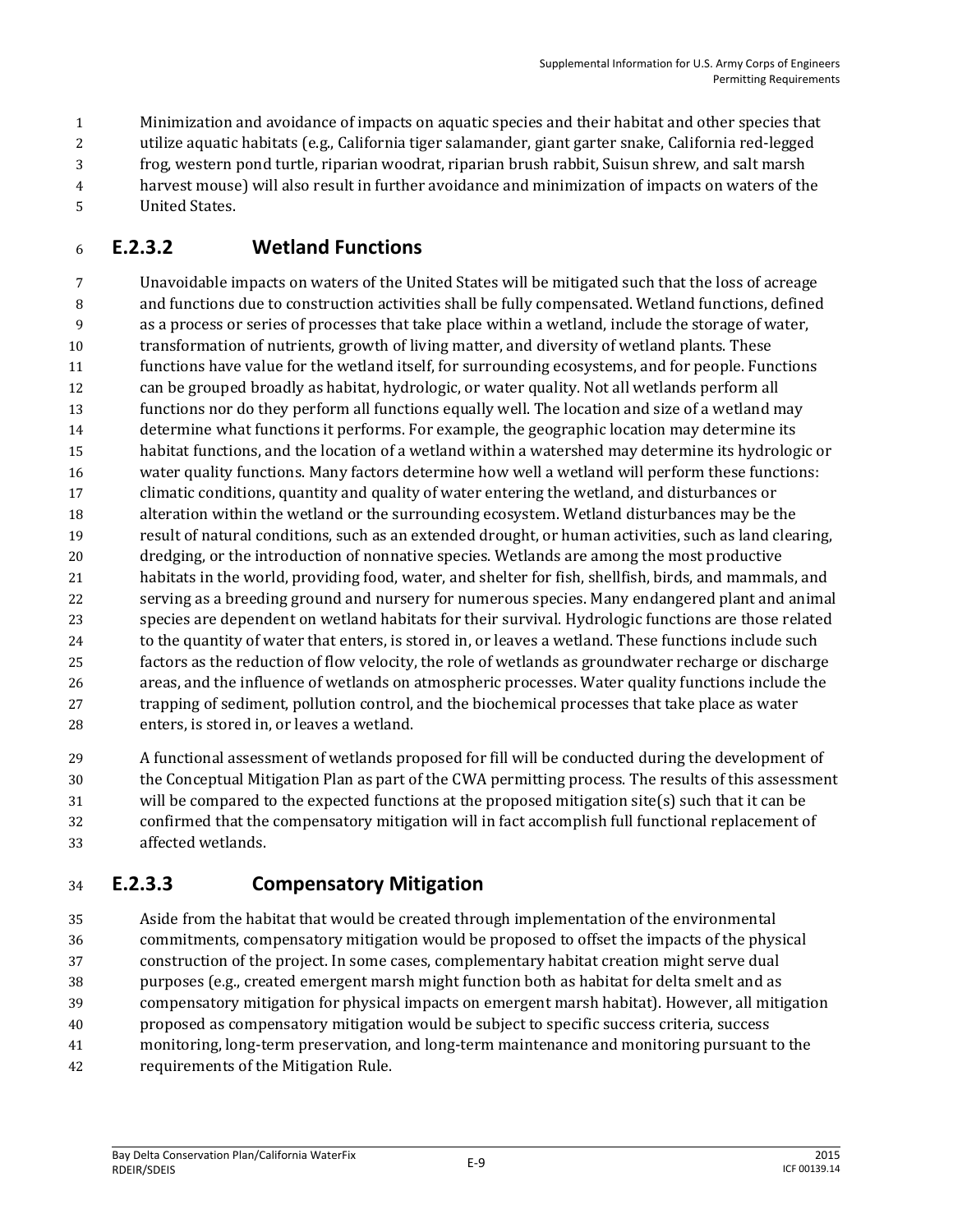- All compensatory mitigation shall fully replace lost function through the mechanisms discussed
- below, which will result in restoration and/or creation of habitat with at least as much function and
- value as those of the affected habitat. In some cases, the mitigation habitat will afford significantly
- higher function and value than that of affected habitat.

 Compensation ratios, which are developed by USACE, are driven by type, condition, and location of replacement habitat as compared to type, condition, and location of affected habitat. Compensatory mitigation usually includes restoration, creation, or rehabilitation of aquatic habitat. USACE does not typically accept preservation as the only form of mitigation; use of preservation as mitigation

- typically requires a very high ratio of replacement to impact. It is anticipated that ratios will be a minimum of 1:1, depending on the factors listed above.
- Compensatory mitigation will consist of restoration, creation, and/or rehabilitation of aquatic habitat. Typically, affected habitat will be replaced in kind, although impacts on some habitat types such as agricultural ditches, conveyance channels, and Clifton Court Forebay will be mitigated out- of-kind with higher functioning habitat types such as riparian wetland, marsh, and/or seasonal wetland. Compensatory mitigation shall be accomplished by one or a combination of the following methods.
- **•** Purchase credits for restored/created/rehabilitated habitat at an approved wetland mitigation bank.
- Onsite (adjacent to the project footprint) restoration or rehabilitation of wetlands converted to uplands through past land use activities (such as agriculture) or functionally degraded by such activities.
- **•** Onsite (adjacent to the project footprint) creation of aquatic habitat.
- **••** Offsite (within the Delta) restoration or rehabilitation of wetlands converted to uplands through past land use activities (such as agriculture) or functionally degraded by such activities.
- Offsite (within the Delta) creation of aquatic habitat.
- Payment into USACE's Fee-in-Lieu program.

#### **Purchase of Credits or Payment into Fee-in-Lieu Program**

 It is envisioned that purchase of bank credits and/or payment into a fee-in-lieu program will be utilized for habitat types that would be difficult to restore or create within the Delta. An example is vernal pool habitat, which requires an intact hardpan or other impervious layer and very specific soil types. Banks utilized for compensatory mitigation would be agency approved and have a service area that includes the area of the affected habitat type. The fee-in-lieu program would be that of USACE. It is anticipated that only a small amount of compensatory mitigation will fall into these categories.

#### **Onsite Restoration, Rehabilitation, and/or Creation**

- Much of the Delta consists of degraded or converted habitat that is more or less functioning as
- upland. Opportunities will be sought where onsite restoration, rehabilitation, and/or creation could
- take place immediately adjacent to the project footprint. It is anticipated that some of the
- compensatory mitigation will fall into this category.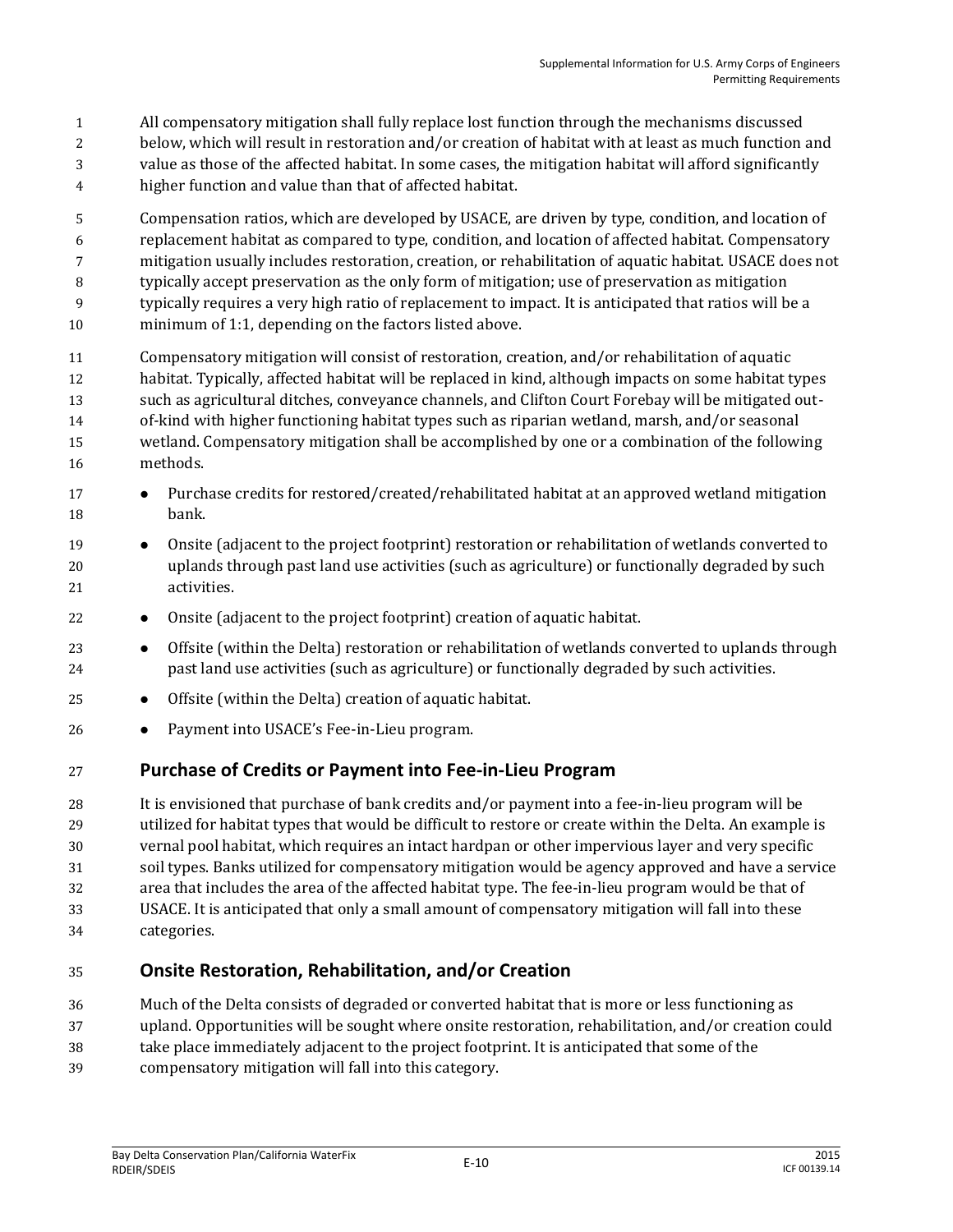### **Offsite Restoration, Rehabilitation, and/or Creation**

 There exists, within the immediate vicinity of the project area, Delta land that has been subject to agricultural practices or other land uses that have degraded or even converted wetlands that existed historically. Sites within the Delta will be evaluated for their restoration, rehabilitation, and/or creation potential. It is anticipated that most of the compensatory mitigation will fall into this category.

#### **Impacts Resulting from the Construction of Compensatory Mitigation**

 Construction of compensatory mitigation involving restoration, rehabilitation, and/or creation of aquatic habitat will result in relatively minor environmental impacts. Expected impacts include noise and air quality during construction, the conversion of upland to aquatic habitat, and potential changes to existing channel hydraulics where levees will be breeched or lowered to create weirs.

# **E.3 River and Harbors Act Section 10**

## **E.3.1 Federal Rivers and Harbors Act of 1899 (33 USC 403 et seq.) Section 10 Overview and Process**

 Section 10 of the RHA) requires authorization from the Secretary of the Army, acting through USACE, for the construction of any structure in or over any navigable water of the United States (33 USC 403 et seq.; 33 CFR 322 et seq.). Structures or work outside the limits defined for navigable waters of the United States require a Section 10 permit if the structure or work affects the course, location, or condition of the water body (33 CFR 322.3[a]). The law applies to any dredging or disposal of dredged materials, excavation, filling, rechannelization, or any other modification of a navigable water of the United States, and applies to all structures, from the smallest floating dock to the largest commercial undertaking (33 CFR 322.2[b]).

 To construct any structure over or in a navigable waterway or perform any activity that would obstruct a navigable waterway requires a permit from USACE pursuant to RHA Section 10—a Section 10 permit. Authorization to conduct activities generally prohibited by the RHA can take the form of a Nationwide, a Regional General, or an Individual Permit. Certain classes of activities that have only minimal effects are authorized by USACE on a regional basis. An individual Section 10 permit is required for the proposed activity if it is not covered by a Nationwide or Regional General Permit (33 CFR 322.3).

 The process for obtaining an RHA permit is similar to the process for obtaining a Section 404 Individual Permit. Substantively, USACE evaluates applications for Individual RHA Permits for compliance with Section 404(b)(1) Guidelines (40 CFR 230) and USACE regulations (33 CFR 322 et seq.), and compliance with the 404 permitting criteria will cover the substantive requirements of the RHA permitting process.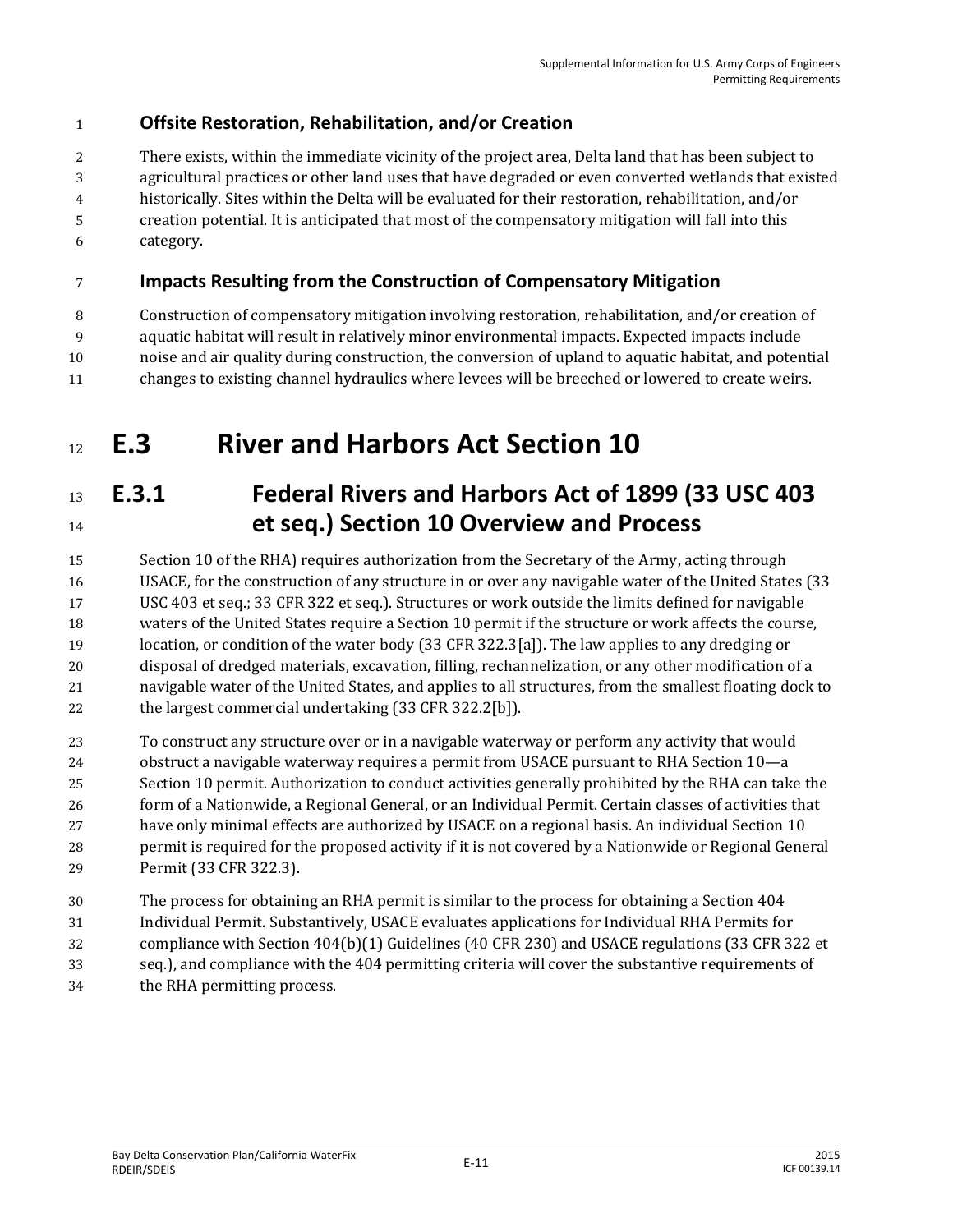# **E.3.2 Summary and References to Information and Analysis Contained in Draft EIR/EIS and RDEIR/SDEIS**

 Potential navigation effects are discussed throughout the Draft EIR/EIS and RDEIR/SEIS in several chapters. Please refer to the impact discussions listed below for additional information.

### **All Alternatives**

Draft EIR/EIS Chapter 3, *Description of Alternatives*, Section 3.6.1, *Water Conveyance Facility* 

*Components*, provides a description of water conveyance facility components, including intakes,

operable barriers, barge fleeting facilities and operation, and forebays, and discusses the potential

impacts of these components on navigation. Notably, this section concludes that the Sacramento

- River would remain navigable during construction of the intakes under each of the various
- alternatives.

### **Alternative 4A**

- Impacts associated with Alternative 4A are analyzed in RDEIR/SEIS Section 4, *New Alternatives:*
- *Alternatives 4A, 2D, and 5A.* This section includes analyses of the potential effects of Alternative 4A on navigation as it relates to recreation and transportation.

### **Section 4.3.11, Recreation**

- **Impact REC-3: Result in Long-Term Reduction of Recreational Navigation Opportunities as a Result of Constructing the Proposed Water Conveyance Facilities**
- **Impact REC-7: Result in Long-Term Reduction in Water-Based Recreation Opportunities as a Result of Maintenance of the Proposed Water Conveyance Facilities**
- **Impact REC-10: Result in Long-Term Reduction in Boating-Related Recreation Opportunities as a Result of Implementing Environmental Commitments 3–4, 6–12, and 15–16**

#### **Section 4.3.15, Transportation**

- **Impact TRANS-4: Disruption of Marine Traffic during Construction**
- **Impact TRANS-12: Potential Effects on Navigation from Changes in Surface Water Elevations Caused by Construction of Water Conveyance Facilities**
- **Impact TRANS-13: Potential Effects of Navigation from Changes in Surface Elevations Caused by Operation of Intakes**
- **Impact TRANS-14: Potential Effects on Navigation Caused by Sedimentation from Construction of Intakes**
- **Impact TRANS-15: Potential Effects on Navigation Caused by Sedimentation from Construction of Barge Facilities**
- **Impact TRANS-16: Potential Effects on Navigation Caused by Sedimentation from**
- **Construction of Clifton Court Forebay**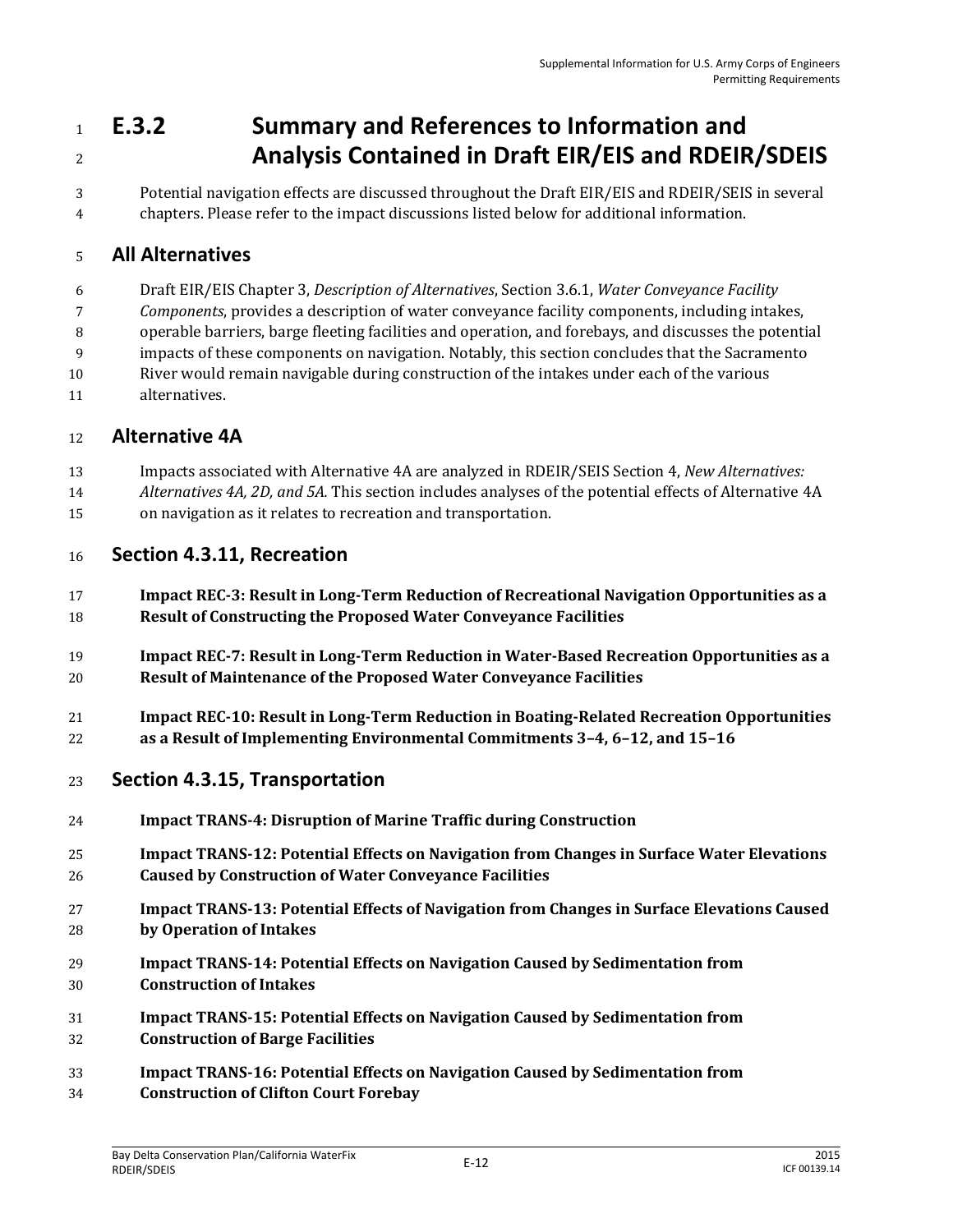- **Impact TRANS-17: Potential Effects on Navigation Caused by Sedimentation from Operation of Intakes**
- **Impact TRANS-18: Potential Effects on Navigation from Construction and Operations of Head of Old River Barrier**
- **Impact TRANS-19: Potential Cumulative Effects on Navigation from Construction and Operations of Water Conveyance Facilities**

# **E.3.3 Supplemental Description of Potential Effects on Navigation for Alternative 4A**

### **E.3.3.1 Facilities Description**

 Under Alternative 4A, water conveyance facilities would be constructed and maintained identically to those proposed and analyzed under Alternative 4 (incorporating the modifications described in Section 3, *Alternative 4: Conveyance Facility Modifications*). Water would primarily be conveyed from the north Delta to the south Delta through pipelines/tunnels. Water would be diverted from the Sacramento River through three fish-screened intakes (Intakes 2, 3, and 5) on the east bank of the Sacramento River between Clarksburg and Courtland. Water would travel from the intakes to a sedimentation basin before reaching the tunnels. From the intakes water would flow into an initial single-bore tunnel, which would lead to an intermediate forebay on Glannvale Tract. From the southern end of this forebay, water would pass through an outlet structure into a dual-bore tunnel where it would flow by gravity to the south Delta. Water would then reach pumping plants northeast of the Clifton Court Forebay, where it would be pumped into the north cell of the expanded Clifton Court Forebay from the tunnels. The forebay would be dredged and redesigned to provide an area isolating water flowing from the new north Delta facilities from water diverted from south Delta channels.

- A new pumping facility would be constructed northeast of the north cell of the expanded Clifton
- Court Forebay, along with control structures to regulate the relative quantities of water flowing from the north Delta and the south Delta to the Banks and Jones Pumping Plants. Alternative 4A would entail the continued use of the State Water Project (SWP)/Central Valley Project (CVP) south Delta export facilities.
- All aspects of water conveyance facility design, construction, and maintenance would be identical to those described for Alternative 4 in the revised text in Chapter 3, Sections 3.4, 3.5.9, and 3.6.1 and Appendix 3C, in Appendix A, *Revisions to the Draft EIR/EIS*.
- A map and a schematic diagram depicting the conveyance facilities associated with Alternative 4A are provided in Mapbook Figure 3-4 and Figure 3-10. As noted previously, water conveyance facilities would be constructed and maintained identically to those proposed and analyzed under Alternative 4.

## **E.3.3.2 Potential Effects on Navigation**

- This analysis is based on the following documents: *Preliminary Estimates of Sediment Load at*
- *Proposed Delta Habitat Conservation and Conveyance Program* (DHCCP) *Intakes* (June 28, 2012;
- Revision 2; California Department of Water Resources); *DHCCP Intake Study: Preferred Intake*
- *Technology* (January 2011; California Department of Water Resources); *Technical Memorandum –*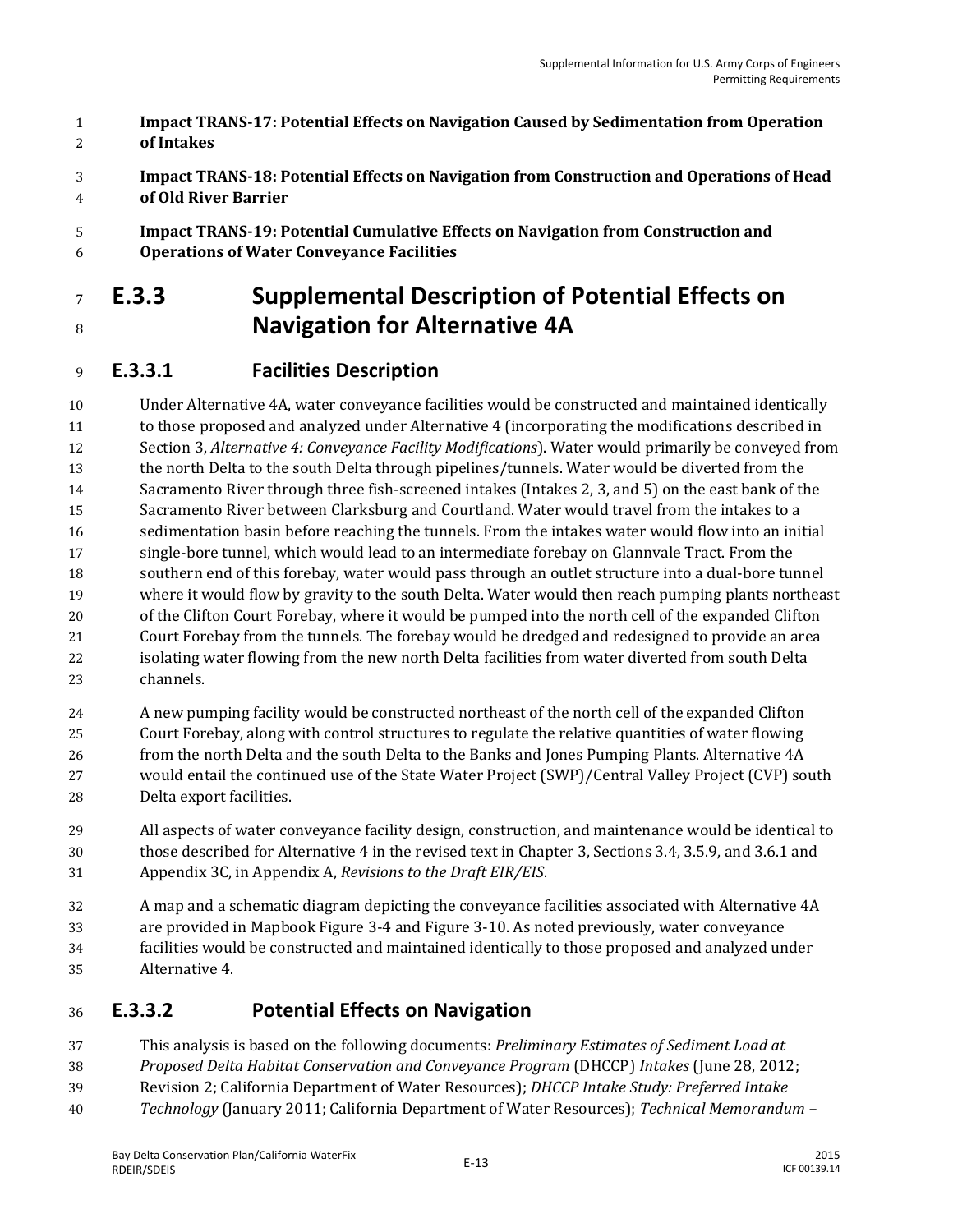*Initial Intake Hydraulic Analyses* (April 15, 2010; California Department of Water Resources). This

- analysis is also based on, and is meant to supplement, information provided in the Draft EIR/EIS and
- RDEIR/SEIR, including the sections and pages cited above under Section A, *Summary and References*
- *to Information and Analysis Contained in Draft EIR/EIS*.

### **Potential Effects on Surface Elevations Caused by Intakes**

#### **During Construction**

 Construction for Intakes 2, 3, and 5 would be accomplished using coffer dams at each location. Coffer dams would isolate each construction area from the Sacramento River and would be used to dewater the construction area. Intakes and screens have been designed and situated on bank to minimize changes to river flow characteristics. Nevertheless, some localized water elevation changes would occur upstream and adjacent to each coffer dam at these intake sites due to facility location within the river. These localized surface elevation changes will not exceed an increase of 0.10 foot at any intake location even at high river flows (when surface elevation changes would be expected to be highest). This represents the highest surface upstream elevation increase after coffer dam removal and during intake operation. Because this maximum increase in elevation is entirely localized, downstream surface elevation changes during intake construction would be insignificant and changes to river depth and width at any location will be insignificant. As a result, boat passage and river use, including Sacramento River tributaries, will not be affected.

- *NEPA Effects:* Water surface changes and potential impacts associated with intake construction are not considered adverse to navigation.
- *CEQA Conclusion:* Because it does not involve a physical change in the environment, effects to
- navigation caused by changes in surface water elevation, by themselves, are not considered environmental impacts under CEQA. Any secondary physical environmental impacts that may result
- are covered under other impacts. Nonetheless, as explained above, changes in surface water
- elevation during construction of the intakes will not have a significant impact on navigation.

#### **During Operation**

 The hydraulic modeling scenario for this analysis included five intakes because that is the maximum number of intakes included under any alternative. The modeling also assumed the highest North Delta diversion capacity allowed under any alternative. Alternatives with fewer intakes and/or lower diversion capacity, such as Alternative 4A (three intakes and 9,000 cubic feet per second maximum diversion capacity), would have lesser effects on surface water elevations. With respect to Alternative 4A, operation of Intakes 2, 3, and 4 may have localized effects on water surface elevation during certain operational regimes and at various river flows. While intake operations and pumping levels are dictated by many factors, Sacramento River diversions are limited during low flows by operational rules. The nature and extent of impacts caused by diversions at an intake are dependent in large part on the location of the intake on the river. To minimize the intake effects on river surface elevations, intakes were designed as on-bank structures and were placed so that river flood and flow characteristic will be minimally altered. Based on hydrologic modelling, even at the lowest river flows (taking into account both seasonal and tidal variations) and at maximum intake operation (full diversions at each of five alternative intakes), estimates are that boat draft depths of at least 16.5 feet will be maintained within the Sacramento River. *Planning and Design of Navigation Locks* United States Army Corps of Engineers, EM 1110-2-2602 (September 30, 1995) pages 3-8. This river depth has occurred historically and has been adequate to support navigation along the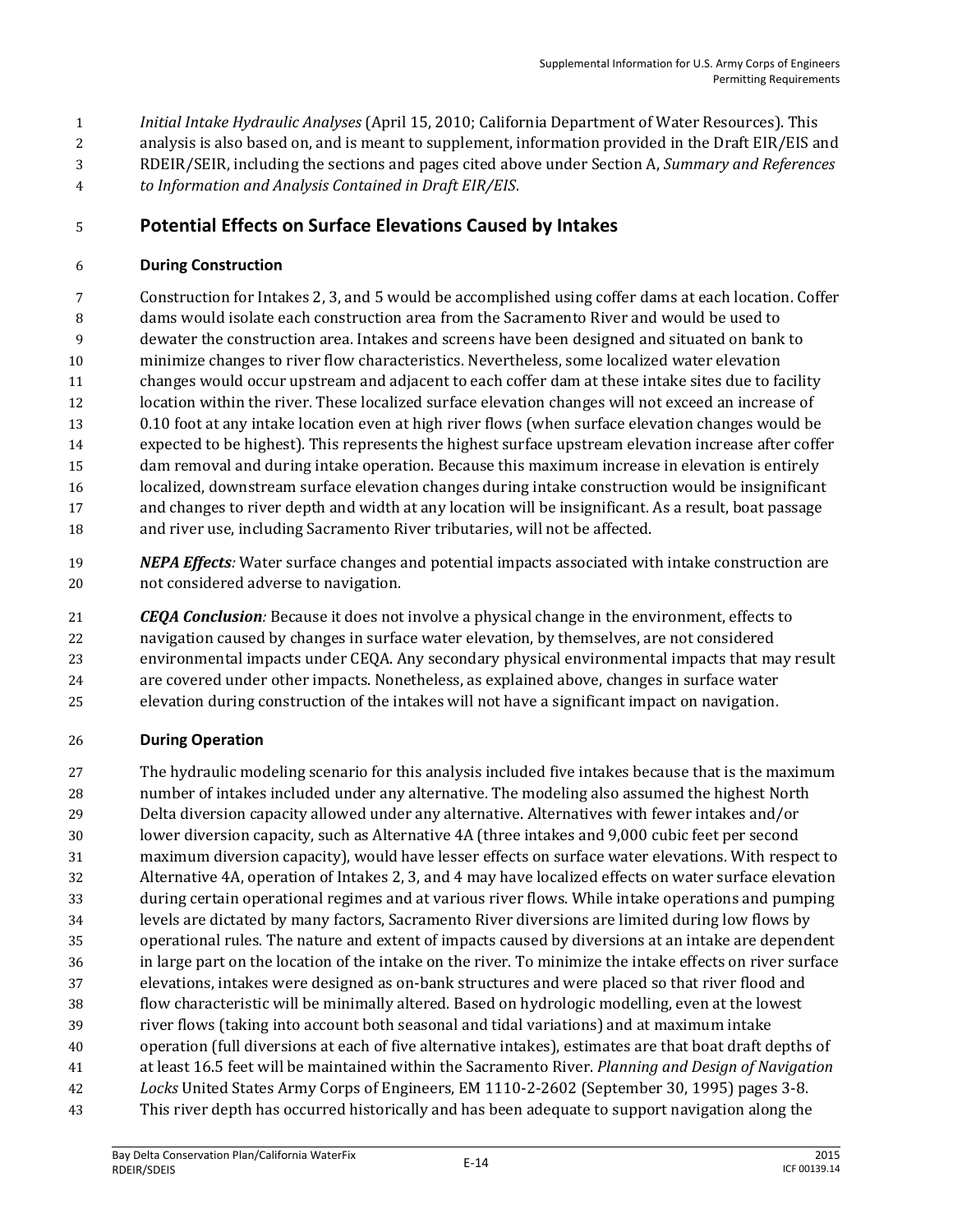- Sacramento River. Additionally, under these same intake divisions/river flows, water surface
- elevations would be lowered by no more than 0.7 feet, which represents a localized and maximum
- estimate. Surface elevations downstream of the intakes would be affected less, and during higher
- river flow and lower intake diversions, river depths would be greater than the minimum estimate.
- The minimal changes in surface water elevation anticipated under Alternative 4A, even assuming a maximum lowering of 0.7 feet, would not likely expose any currently unexposed natural or man- made features that would affect or impeded. There would be no new snags or obstructions that would impede navigation.
- Moreover, even when operating at maximum capacity, the intakes would not alter flows in a way that would affect commercial vessels or recreational watercraft. The intakes are designed to ensure that pumping velocities have minimal impacts on aquatic species. It is unlikely that changes in flow velocity would be perceptible to operators of marine vessels or recreational watercraft and would have no effect on navigation.
- *NEPA Effects:* Water surface changes and potential impacts associated with intake operation are not considered adverse. Water depth and surface elevations will not be significantly affected (either locally or downstream of the intake structures) and will therefore not have an adverse effect on navigation.
- *CEQA Conclusion:* Because they do not involve a physical change in the environment, effects on navigation caused by changes in surface water elevation, by themselves, are not considered environmental impacts under CEQA. Any secondary physical environmental impacts that may result are covered under other impacts. Nonetheless, as explained above, changes in surface water elevation during operation of the intakes will not have a significant impact on navigation.

#### **Potential Effects on Navigation Caused by Sedimentation**

#### **Facility Construction**

#### *Intakes*

 Construction for Intakes 2, 3, and 5 will be accomplished using coffer dams at each location. Coffer dams will isolate each construction area from the Sacramento River and will be used to dewater the construction area. Construction of coffer dams would require sheet pile driving that would result in incremental suspension of bed sediments. These effects would be temporary and would not have an effect on navigation. Sheet piles at the edge of the levee embankment would likely change eddy currents locally, but rock slope in the transition zone would limit those currents and potential changes to bed load dynamics. As a result, erosion and sedimentation into the Sacramento River during intake construction would be minimal.

 Moreover, potential sedimentation effects will be further minimized by limiting the duration of in- water construction activities and through implementing the environmental commitments described in Appendix 3B, *Environmental Commitments,* including the commitment to *Develop and Implement Erosion and Sediment Control Plans* to control short-term and long-term erosion and sedimentation effects and to restore soils and vegetation in areas affected by construction activities following construction. This commitment is related to AMM4, *Erosion and Sediment Control Plan*, described in BDCP Appendix 3.C. It is anticipated that multiple erosion and sediment control plans will be prepared for construction activities, each taking into account site-specific conditions such as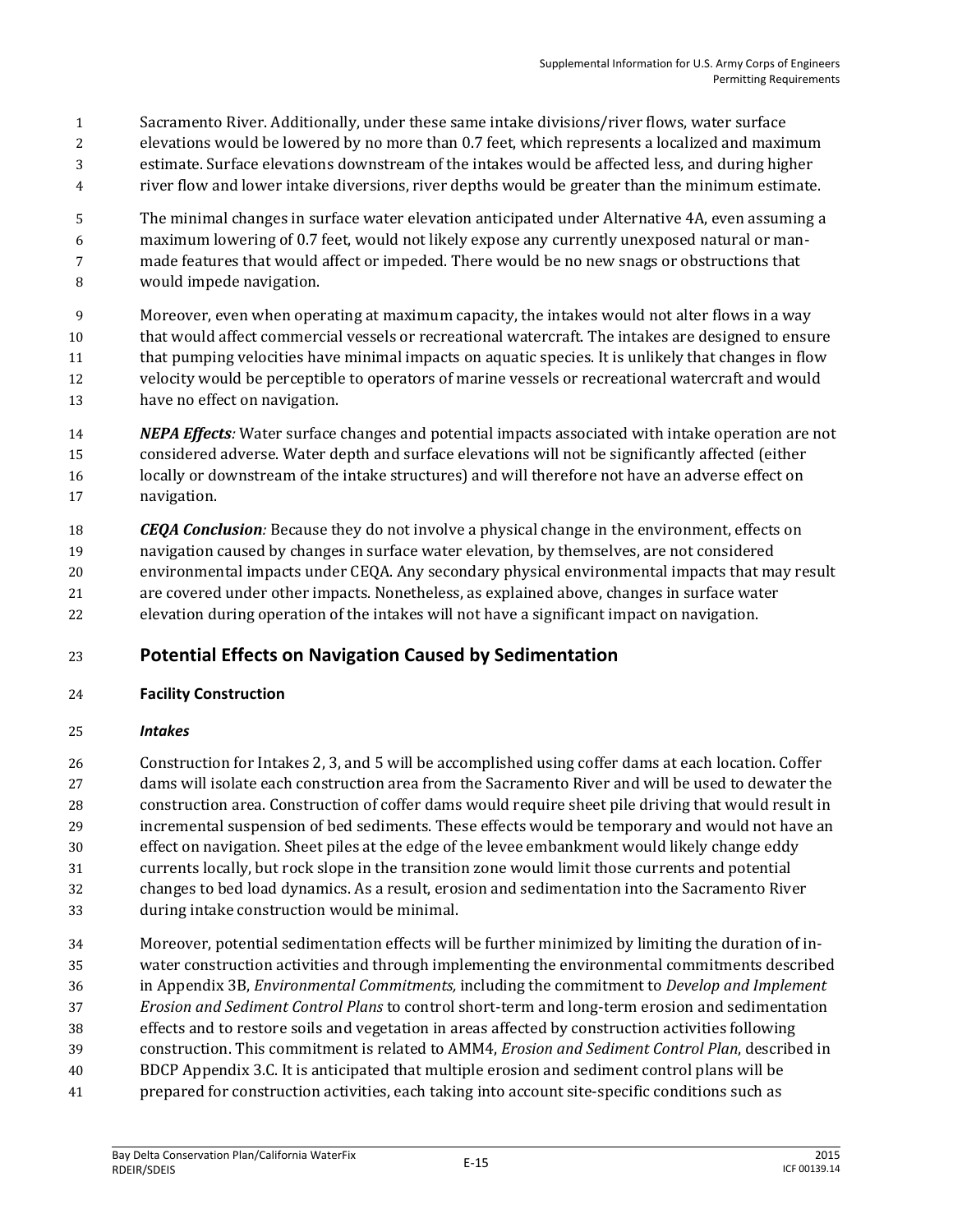- proximity to surface water, erosion potential, drainage, and other relevant factors. The plans will
- comply with all the necessary state requirements regarding erosion control and will entail
- implementation of BMPs for erosion and sediment control that will be in place for the duration of
- construction activities.
- Implementation of Mitigation Measure SW-4 (Implement Measures to Reduce Runoff and Sedimentation) will further ensure that impacts from sedimentation are minimal.
- *NEPA Effects:* Construction of coffer dams and intake construction would not have an adverse effect on navigation through increased sedimentation and erosion/deposition in the navigable channel.

 *CEQA Conclusion:* Because they do not involve a physical change in the environment, effects on navigation caused by changes in sedimentation, by themselves, are not considered environmental impacts under CEQA. Any secondary physical environmental impacts that may result are covered under other impacts. Nonetheless, as explained above, changes in sedimentation during construction of the intakes will not have a significant impact on navigation.

#### *Barge Facilities*

- Under Alternative 4A, five temporary barge landings would be constructed at locations adjacent to
- construction work areas for the delivery of construction materials. Each of the five proposed barge
- landings would include in-water and over-water structures, such as piling dolphins, docks, ramps,
- and possibly conveyors for loading and unloading materials, as well as vehicles and other
- machinery. Construction of the five barge landings would involve piles at each landing.
- To address potential erosion and sedimentation impacts from barge facility construction associated with Alternative 4A, the project proponents will ensure that a Barge Operations Plan is developed and implemented for facility construction. The requirements for the Barge Operations Plan are described in Draft EIR/EIS Appendix 3B, *Environmental Commitments*. This commitment is related to AMM7, *Barge Operations Plan*, described in BDCP Appendix 3.C. This plan will be developed and submitted by the construction contractors per standard DWR contract specifications. Erosion
- control measures during construction activities at project locations are provided in Appendix 3B,
- *Environmental Commitments*, as noted above in the discussion of the intakes. Fleeting facilities will be either docking facilities built using piles and wharves or loaded and unloaded using landward
- positioned cranes. In either case, through AMM7 and the environmental commitments, impacts on
- sedimentation through construction-related activities will be localized and minimal.
- Implementation of Mitigation Measure SW-4 (Implement Measures to Reduce Runoff and Sedimentation) will further ensure that impacts from sedimentation are minimal.
- *NEPA Effects:* Construction and operation of the barge facilities under Alternative 4A would not have an adverse effect on navigation.
- *CEQA Conclusion:* Because they do not involve a physical change in the environment, effects on navigation caused by changes in sedimentation, by themselves, are not considered environmental impacts under CEQA. Any secondary physical environmental impacts that may result are covered under other impacts. Nonetheless, as explained above, changes in sedimentation from the temporary barge facilities will not have a significant impact on navigation.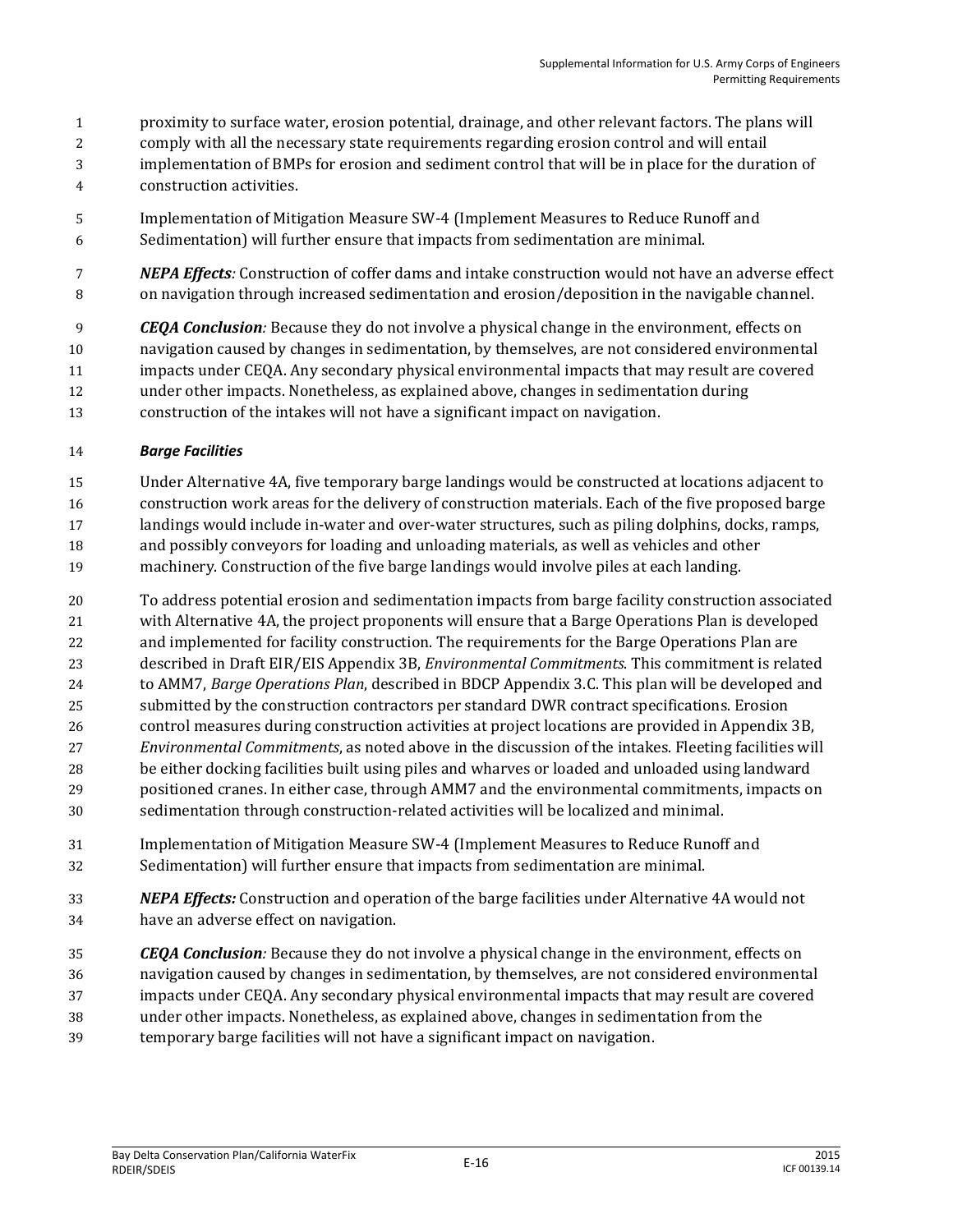#### *Clifton Court Forebay*

- Clifton Court Forebay would be dredged and redesigned to provide an area where water flowing
- from the new north Delta facilities would be isolated from water diverted from south Delta channels.
- While Clifton Court Forebay is a navigable water, use of the forebay is limited to maintenance
- operations and is not open to commercial or recreational navigation.
- *NEPA Effects:* Since Clifton Court Forebay is not open to navigation, there would be no effect.
- *CEQA Conclusion:* No impact.

#### **During Operations**

#### *Intakes*

- Sediment loads are present in the Sacramento River as bed loads or distributed within the water
- column. The Sacramento River is sediment "starved" for most of the year since upstream reservoirs
- act as settling basins for suspended sediments. In most cases, sediment load is concentrated on the
- river bed; this bed load depends on several factors, including particle size, particle density, and flow
- velocity. To exclude bed loads from entering intake structures during operation, design criteria for
- the intakes require that the lowest point of the screen is placed above the river bed in such a way
- that there is no change in bed sediment erosion/distribution patterns. Additionally, screen locations
- for this alternative are placed on the outer bends of the river to minimize scour, erosion, and
- sediment loading. Flow control baffles at intakes would be adjusted to control sedimentation near the screens as needed and air jets at screens are proposed to resuspend sediments as needed.
- Implementation of Mitigation Measure SW-4 (Implement Measures to Reduce Runoff and Sedimentation) will further ensure that impacts from sedimentation are minimal.
- *NEPA Effects:* Operational criteria and design specifications for intake operations will result in no change to water column or bed load sediment dynamics. Erosion and deposition patterns will change little if any during intake operation. As a result, there will be no adverse effect on navigation either near or downstream of the intake locations.
- *CEQA Conclusion:* Because they do not involve a physical change in the environment, effects on navigation caused by changes in sedimentation, by themselves, are not considered environmental impacts under CEQA. Any secondary physical environmental impacts that may result are covered under other impacts. Nonetheless, as explained above, changes in sedimentation during operation of the proposed intakes would not have a significant impact on navigation.

#### **Potential Navigation Impacts from Construction and Operations of Head of Old River Barrier**

- Alternative 4A proposes work at the Head of Old River including the construction of fish and flow control gates as well as a small boat lock to allow recreational boat passage. An analysis of potential impacts of this work on navigation was completed in 2005 by Jones & Stokes (*South Delta Improvements Program Vol I: Environmental Impact Statement/Environmental Impact Report*. Draft. October. [J&S 020533.02.] State Clearinghouse #2002092065. Sacramento, CA) (SDIP EIS/EIR). The SDIP EIS/EIR analyzed whether the proposed barrier/gates facility and locks would cause a change in south Delta flows or water level, river flows, or surface water elevations that would result in substantial changes to existing recreational or commercial boating activity and opportunities.
	- Bay Delta Conservation Plan/California WaterFix RDEIR/SDEIS E-17 <sup>2015</sup>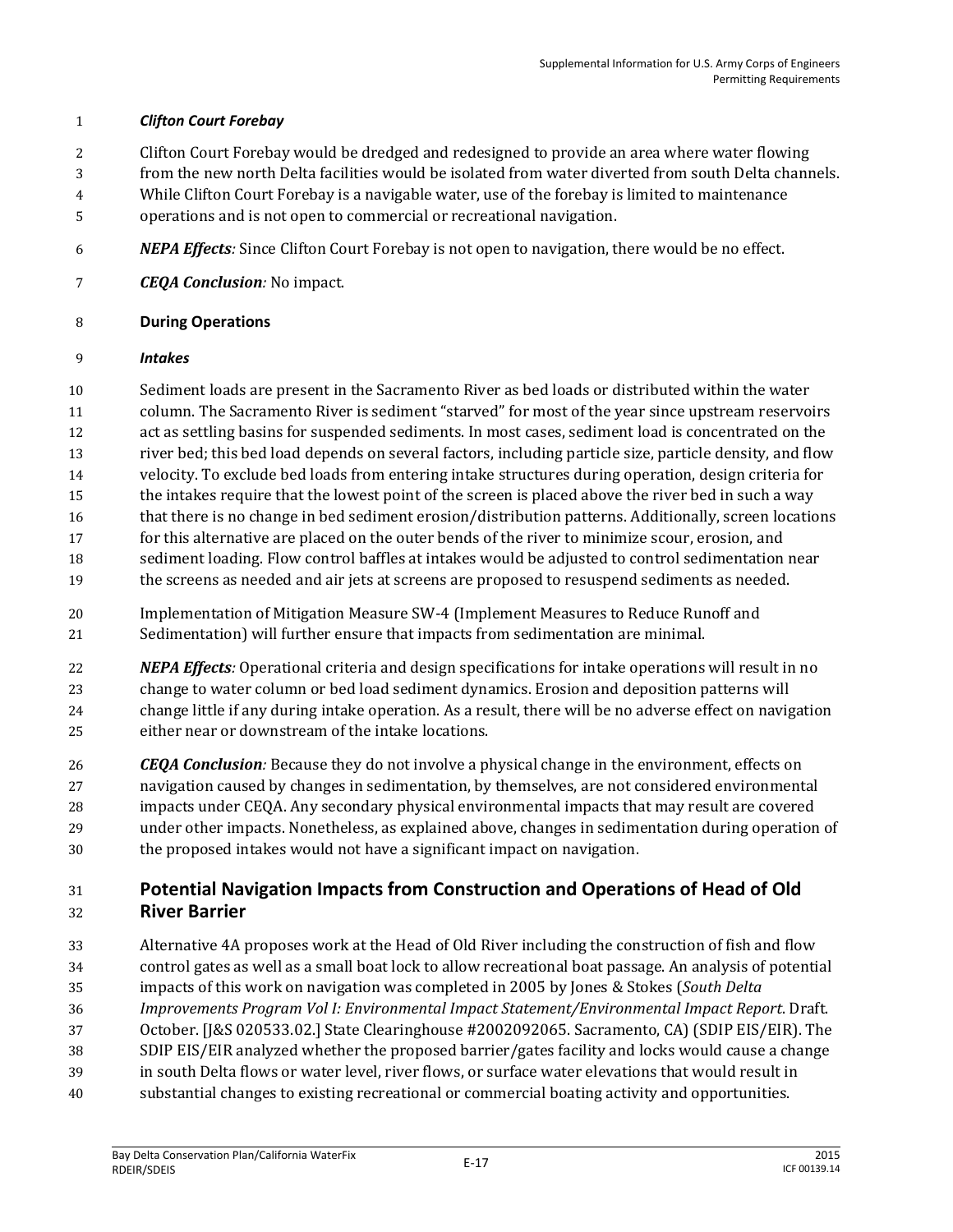- The analysis addressed changes in access to Delta waterways by boats and other vessels during
- construction and operation of the gates, during channel dredging activities, and attributable to
- changes in water levels/depths. Most of the waterways in the immediate project vicinity are public
- waterways navigable by recreational craft, such as rowboats, large houseboats, and cabin cruisers.
- These waterways are also navigable by smaller commercial vessels, such as towing and salvage
- vessels, clamshell dredges, dredges for repair and maintenance of levees and channels, and pile-driving vessels. Boat access points in the project area include River's End Marina, located on the
- 8 south side of the Delta Mendota Canal (DMC), at the confluence with Old River; Tracy Oasis Marina
- Resort, located on the east side of Tracy Boulevard and the north side of Old River; and possibly
- Heinbockle Harbor, located at Tracy Boulevard, on the south side of Grant Line/Fabian and Bell
- Canal.
- According to a California Department of Parks and Recreation (DPR) survey, minimal boat launching and use occurs in the project area. The channels within the project area are too small to
- accommodate large commercial vessels, and because the channels are also part of an existing
- temporary barriers project, larger vessels cannot use these channels when the barriers are in place.
- A boat lock at the proposed facility would ensure boat access upstream of the gate regardless of gate
- operations. In this regard, upstream boat access could improve over current conditions.
- Additionally, from June 16 through September 30, the gates would be open and no boat lock
- operations would be necessary.
- With respect to both recreational and commercial navigation, and based on analysis provided in the SDIP EIS/EIR, boat access impacts during facility construction will be less than significant (pages 5.8-14, 5.8-18, 5.8-21), impacts on navigation caused by water level changes during barrier operation would be less than significant (pages 5.8-15. 5.8-19, 5.8-22), impact on nonrecreational boaters due to temporary dredging operation would be less than significant (pages 5.8-16, 5.8-19, 5.8-22), and impacts on recreation as a result of constructing and operating any of the alternatives would not be significant (page 7.4-1).
- Construction of the operable barrier could result in increased sedimentation near the gates. Maintenance dredging around the gate would be necessary to clear out sediment deposits. Dredging around the gates would be conducted using a sealed clamshell dredge. Depending on the rate of sedimentation, maintenance would occur every 3–5 years. A formal dredging plan with further details on specific maintenance dredging activities would be developed prior to dredging activities. Guidelines related to dredging activities, including compliance with in-water work windows and turbidity standards, are described further in Appendix 3B, *Environmental Commitments*, under *Disposal and Reuse of Spoils, Reusable Tunnel Material (RTM), and Dredged Material*. These activities would ensure that sedimentation would not result in an adverse impact on navigation.
- *NEPA Effect:* With respect to construction and operations of the Head of Old River Barrier, Alternative 4A would have no adverse effect on either commercial or recreational navigation activities.
- *CEQA Conclusion:* Because they do not involve a physical change in the environment, effects on navigation, by themselves, are not considered environmental impacts under CEQA. Any secondary physical environmental impacts that may result are covered under other impacts. Nonetheless, as explained above, construction and operations of the Head of Old River barrier would not have a
- significant impact on navigation.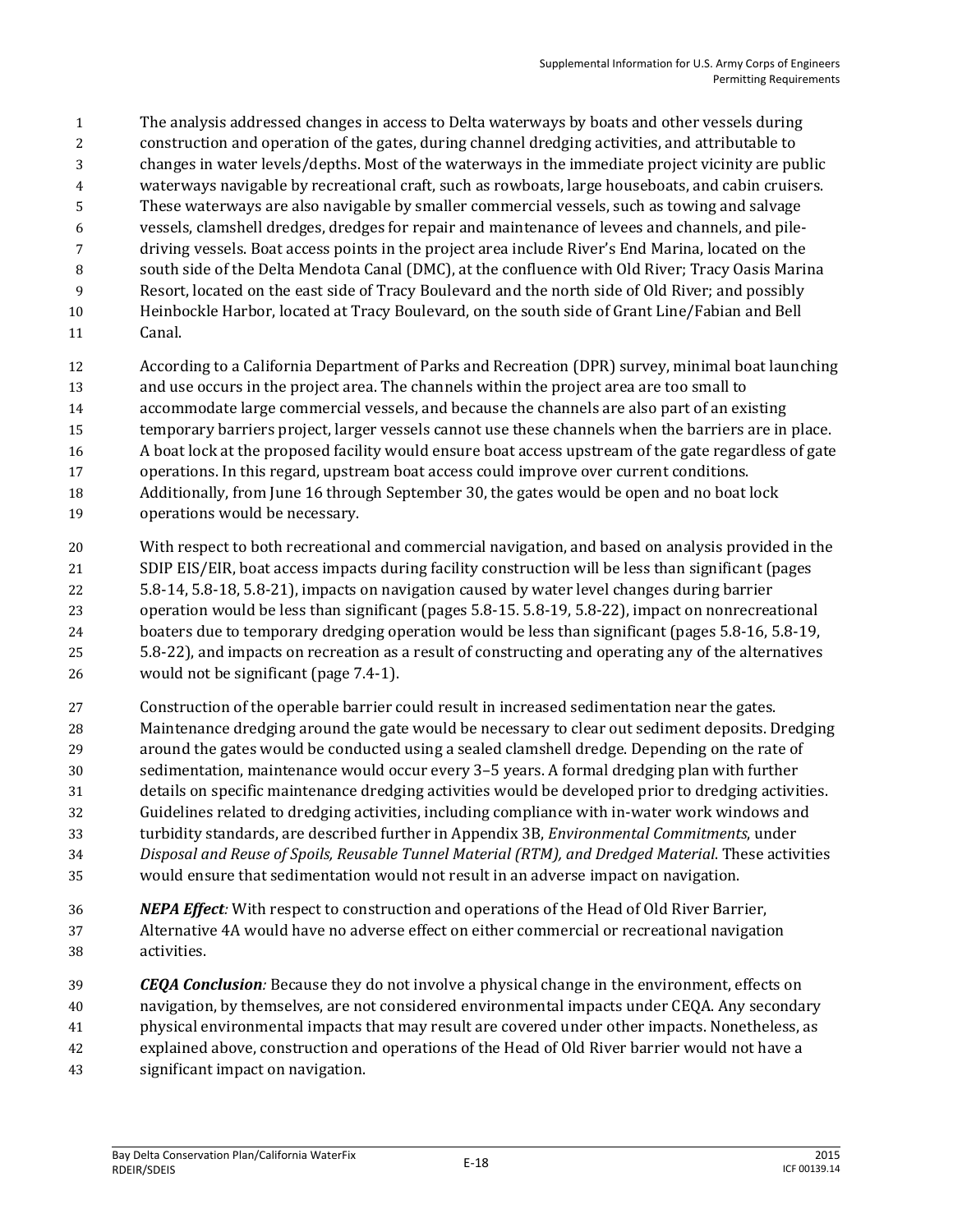### **Potential Cumulative Effects on Navigation**

 As explained above and with respect to the construction and operation of these facilities, Alternative 4A would not result in adverse effects on navigation as a result of water level elevation changes or altered sedimentation patterns. It is highly unlikely that other projects would combine with these impacts of the project to result in cumulative effects on navigation because the minimal effects of these project elements on navigation are localized and would combine only with probable future projects if the projects were located immediately adjacent to the project components. There are no other reasonably foreseeable projects proposed to be located near or adjacent to the planned Alternative 4A facilities.

 *NEPA Effect:* Alternative 4A in combination with other reasonably foreseeable projects would not have a cumulatively adverse effect on navigation.

 *CEQA Conclusion:* Because they do not involve a physical change in the environment, effects on navigation, by themselves, are not considered environmental impacts under CEQA. Any secondary physical environmental impacts that may result are covered under other impacts. Nonetheless, as explained above, Alternative 4A in combination with other reasonably foreseeable projects would not have a cumulatively significant impact on navigation.

# **E.4 Rivers and Harbors Act Section 14 (Section 408)**

# **E.4.1 Federal Rivers and Harbors Act of 1899 (33 USC 408) Section 14 Overview and Process**

 RHA Section 14 (33 USC 408) requires permission from the Secretary of the Army, acting through USACE, to alter an existing USACE civil works project. To grant permission under Section 408, USACE must determine that the proposed alteration would not impair the usefulness of the USACE project, and would not be injurious to the public interest. Such a determination is generally referred to as *Section 408 permission*. To construct a new water conveyance facility and associated mitigation as proposed, the USACE facilities potentially altered requiring Section 408 permission are the Sacramento River Flood Control Project (SRFCP), the San Joaquin River and Tributaries Project (SJRTP), and the Stockton Deep Water Ship Channel (Stockton DWSC).

 The process for securing Section 408 permission is set forth in the Department of the Army, U.S. Army Corps of Engineers, Circular No. 1165-2-216 (31 July 2014) and involves (1) precoordination; (2) written request; (3) required documentation (including environmental compliance, if applicable); (4) district-led Agency Technical Review (ATR); (5) Summary of Findings; (6) division review; (7) headquarters review; (8) notification; and (9) post-permission oversight. Not all the

 steps will apply to every Section 408 request. In simple cases, steps may be combined or be undertaken concurrently.

## **E.4.1.1 Section 408 Permission Approach for the Water Conveyance Facility**

 Parallel and coordinated with the Section 404 and RHA Section 10 process, USACE and DWR have developed an approach for permission for the construction, operation, and maintenance of a new water conveyance facility pursuant to Section 408. The approach involves the following steps.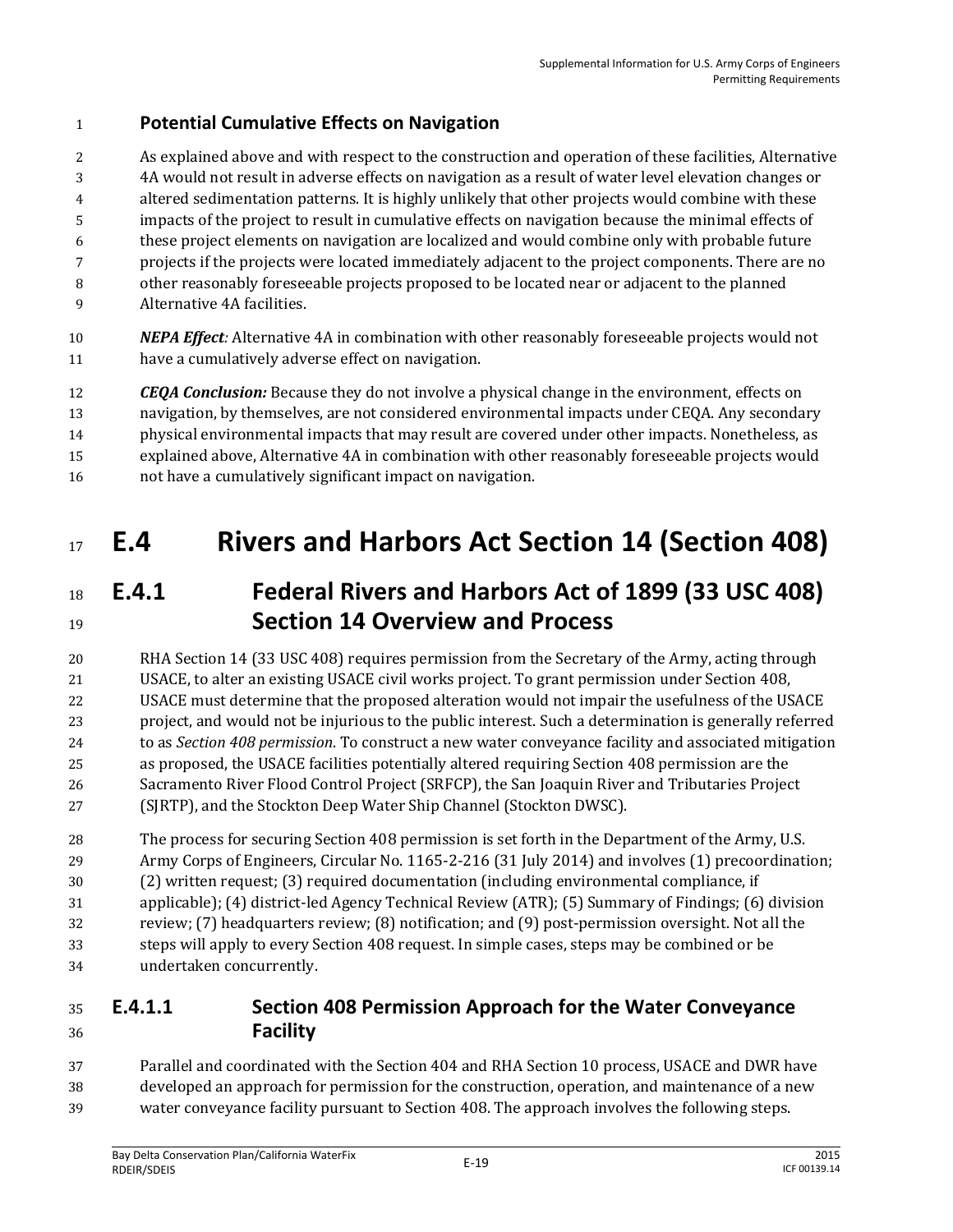- **Precoordination**. DWR has engaged USACE in precoordination, which has included the following.
- **Meetings and informal correspondence regarding project purpose and alternatives, other**  related programs, potentially affected facilities under USACE's authority, and a preview of the permission process.
- USACE review of and comment on administrative and public draft environmental documentation.
- Discussion of the relationship between Section 408 and Section 404 and RHA permits, as mentioned above (in *Section 404 and RHA Section 10 Permitting Approach for the Water Conveyance Facility*), as a phased approach to align the timing of the issuance of Section 404 and RHA permits with the issuance of Section 408 permissions.
- **Development of a Letter of Intent from the State of California to initiate the Section 408 process**  with USACE. This letter is a precursor to the formal Section 408 permission request letter that will come later in the process once more detailed engineering drawings are developed for the relevant project elements. The letters are developed jointly between DWR and the Central Valley Flood Protection Board (CVFPB), the official nonfederal sponsor. CVFPB is responsible for the operation and maintenance of the federal flood management projects (SRFCP and SJRTP). There is a parallel, corollary process between the Port of Stockton and USACE, recognizing the Port of Stockton's role as the nonfederal sponsor for the Stockton DWSC.
- **Development of the review process for each Section 408 permission phase (e.g., need for Safety** Assurance Review).
- **Preparation and Submission of Formal Request Letters**. As described above, the precoordination task includes development of an approach between DWR and USACE to determine permit phases pursuant to Section 404, RHA Section 10, and Section 408 permission. Upon development of detailed engineering drawings (to the approximately 65% design level, according to USACE guidance), DWR, acting jointly with CVFPB, will submit a formal request letter by phase to USACE for potential alterations to the SRFCP and SJRTP. In addition to the engineering drawings, the formal request letter will include H&H system performance analysis sufficient to analyze and support the engineering drawings. DWR will similarly coordinate with the Port of Stockton for a formal request letter to USACE for potential alterations to the Stockton DWSC (if required; to be determined through precoordination).
- **Permission Decision Process.** The Section 408 permission process will be similar to that described above for Section 404/RHA Section 10, considering the steps specific to Section 408 regarding reviews (e.g., Safety Assurance Review, Agency Technical Review, and USACE Division and
- Headquarters involvement) to be determined for each phase through the precoordination process.

## **E.4.2 Flood Risk Analysis**

 The purpose of review under Section 408 is to ensure that an action would not impair the usefulness of a federal civil work under USACE's authority, and would not be injurious to the public interest. Specifically related to this project, the primary issue is to maintain the integrity of the SRFCP and SJRTP and their function for flood risk reduction. Section 408 review provides that alteration of any

one part of the system would not substantially increase flood risk.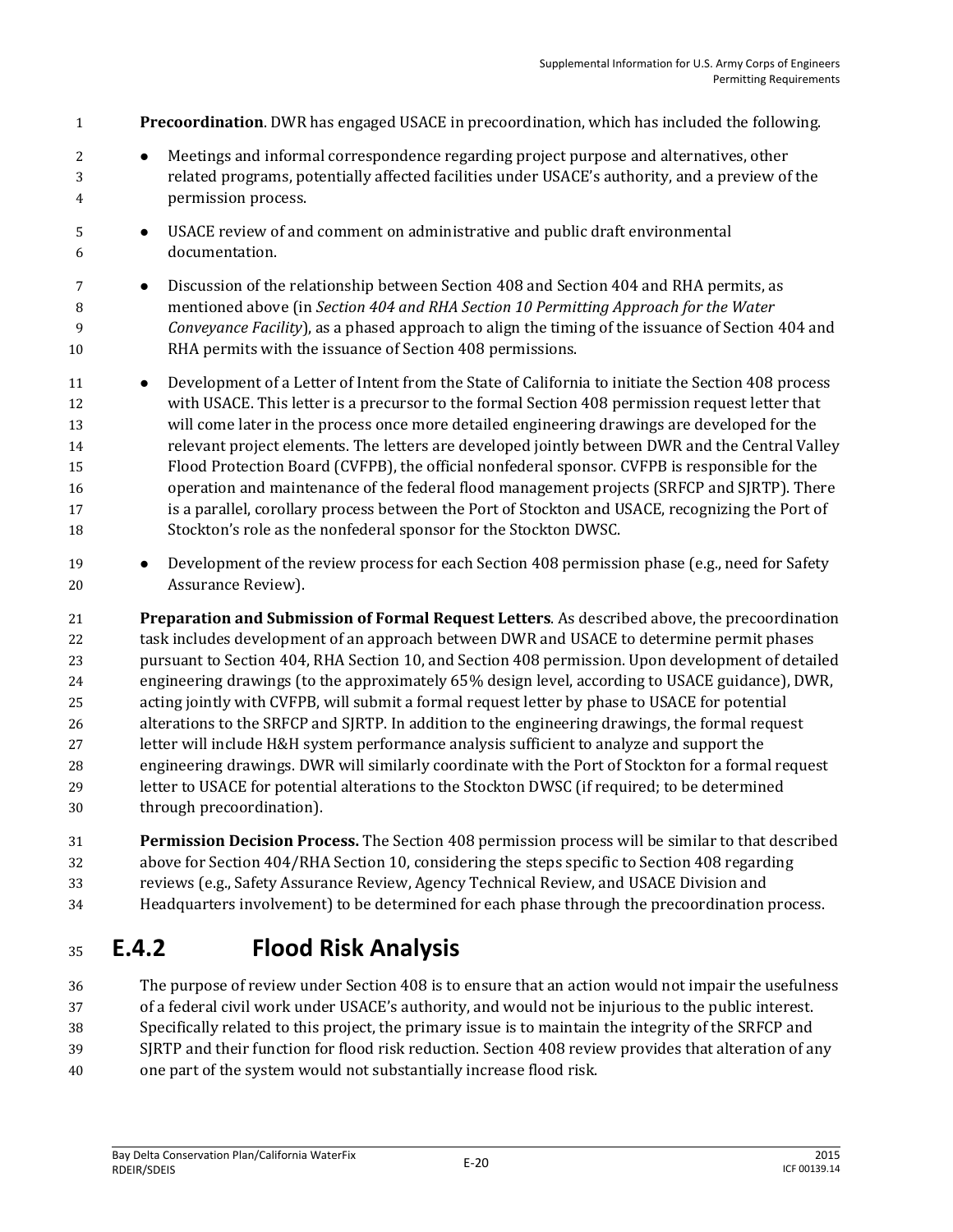The major elements of the requester's preferred alternative for a new water conveyance facility that may trigger Section 408 permission specific to federal civil works for flood risk reduction are listed below.

- Three new water intake structures on the east levee of the Sacramento River, a federal project levee (part of the SRFCP), and associated channel margin habitat enhancement to mitigate habitat effects resulting from the intakes.
- 7 **••** Head of Old River Barrier, an in-channel structure placed between federal project levees (part of 8 the SJRFCP).
- **Other environmental commitments that affect federal project levees or channels.**

 A detailed hydraulic study per USACE's standards for Section 408 NEPA analysis is not available for this environmental document. The informational requirements under the Section 408 process necessarily includes a detailed level of engineering design, as well as a detailed level of analysis related to effects on USACE's civil works projects and indirect hydraulic effects. The information contained in the current CEQA/NEPA documents will not fully meet this level of detail and additional informational submittals and analysis may be necessary. As a result of these submittals, prior to final 408 permission, additional NEPA compliance by USACE may be required.

- Analysis conducted to date for flood risk is described in the Surface Water section of the environmental document, including potential impacts listed below.
- 19 SW-2, Changes in Sacramento and San Joaquin River flood flows.
- SW-4, Substantially alter the existing drainage pattern or substantially increase the rate or amount of surface runoff in a manner that would result in flooding during construction of conveyance facilities.
- **SW-5, Substantially alter the existing drainage pattern or substantially increase the rate or**  amount of surface runoff in a manner that would result in flooding during construction of habitat restoration area facilities.
- 26 SW-6, Create or contribute runoff water which would exceed the capacity of existing or planned stormwater drainage systems or provide substantial additional sources of polluted runoff.
- SW-7, Expose people or structures to a significant risk of loss, injury, or death involving flooding due to the construction of new conveyance facilities.
- SW-8, Expose people or structures to a significant risk of loss, injury, or death involving flooding, including flooding due to habitat restoration.
- SW-9, Place within a 1/100 annual chance flood hazard area structures which would impede or redirect flood flows, or be subject to inundation by mudflow.
- As described in the Surface Water section, these impacts are generally less than significant for the alternatives and are all less than significant with mitigation.
- It is anticipated that detailed flood risk analysis will be included in a supplemental environmental
- document to support USACE's decisionmaking for Section 408 permission, including hydraulic
- modeling results appended to the environmental document for full public disclosure and review.
- The modeling parameters per USACE's standards are detailed below.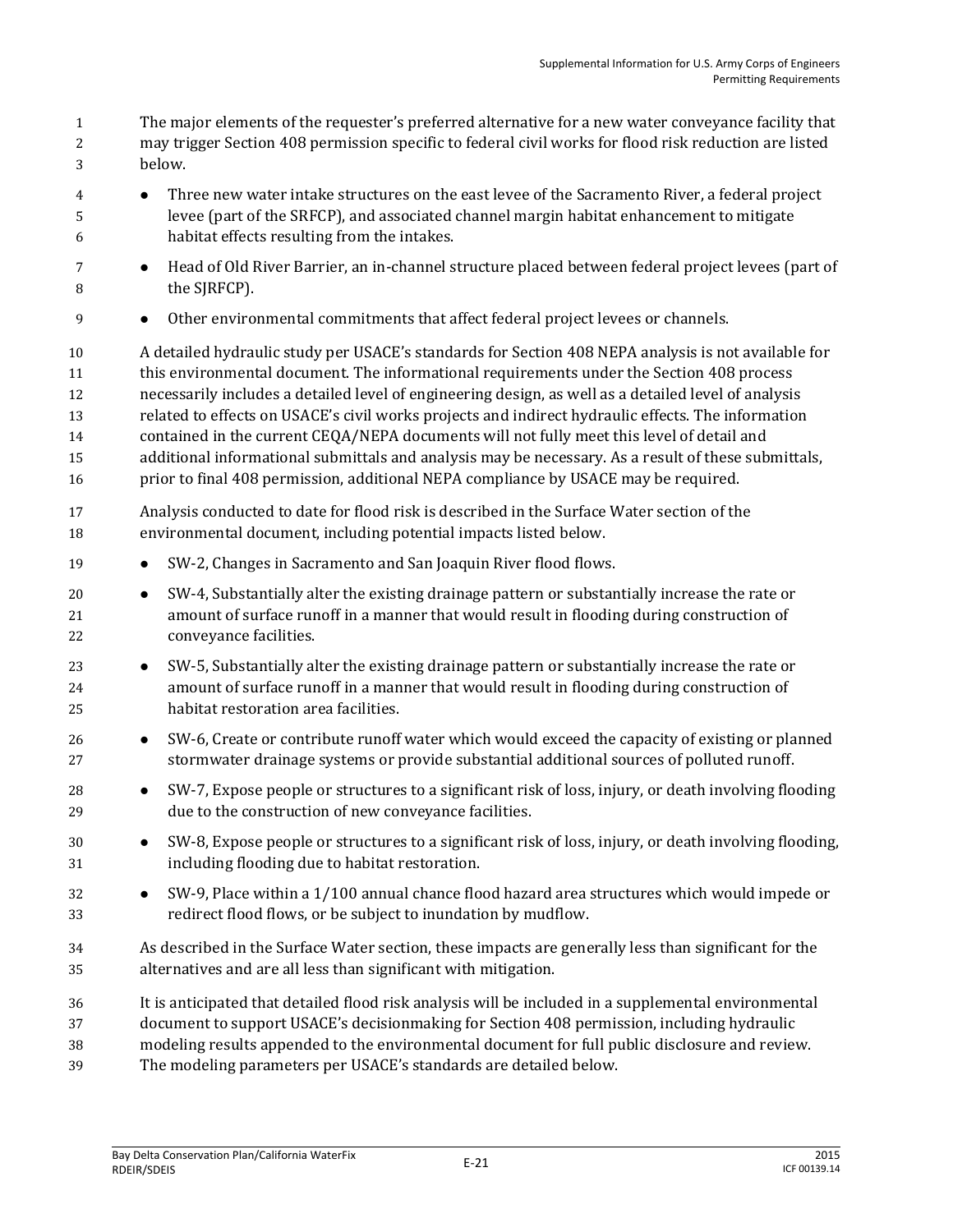- **Project Features to be Analyzed:** The hydraulic study will analyze all proposed project features (those listed above and all other features including those that do not affect federal project levees but that may affect hydrology and hydraulics). The analysis will include temporary facilities (such as coffer dams) and permanent facilities to capture impacts both during and after construction (during project operation). Locations for channel margin habitat enhancement yet to be identified that may affect federal project levees will be disclosed and analyzed as part of the supplemental environmental document for Section 408 permission.
- **Events to be Analyzed:** The hydraulic study will analyze a full range of flood events including events with 1/10, 1/100, 1/200, and 1/500 recurrence, as well as the 200-year event plus 3 feet (per State of California standards prescribed under Senate Bill 5) and the system design event (the 1957 profile).
- **Hydraulic Characteristics and Effects to be Analyzed:** Changes in velocity, water surface elevation, flowage distribution, scour, sedimentation, and any up- or downstream effects will be analyzed.
- **Boundary Conditions:** The geographic scope of the study will extend to the point of no impact, meaning no detectable change in hydraulics.

 Based on the hydraulic study, the supplemental environmental document for Section 408 permission will discuss more detail regarding potential for transfer of risk, including impacts associated with localized levee raising and strengthening and effects on adjacent areas.

# **E.5 NHPA Section 106**

## **E.5.1 Overview**

 The National Historic Preservation Act (NHPA), 16 USC 470a–470w-6, is the primary federal law governing the preservation of cultural and historic resources in the United States. The law establishes a national preservation program and a system of procedural protections which encourage the identification and protection of cultural and historic resources of national, state, 26 tribal and local significance. Primary components of the act are listed below.

- **•** Articulation of a national policy governing the protection of historic and cultural resources.
- Establishment of a comprehensive program for identifying historic and cultural resources for listing in the National Register of Historic Places.
- Creation of a federal-state/tribal-local partnership for implementing programs established by the act.
- Requirement that federal agencies take into consideration actions that could adversely affect historic properties listed or eligible for listing on the National Register of Historic Places, known as the Section 106 Review Process.
- Establishment of the Advisory Council on Historic Preservation, which oversees federal agency responsibilities governing the Section 106 Review Process.
- **•** Placement of specific stewardship responsibilities on federal agencies for historic properties owned or within their control (Section 110 of the NHPA).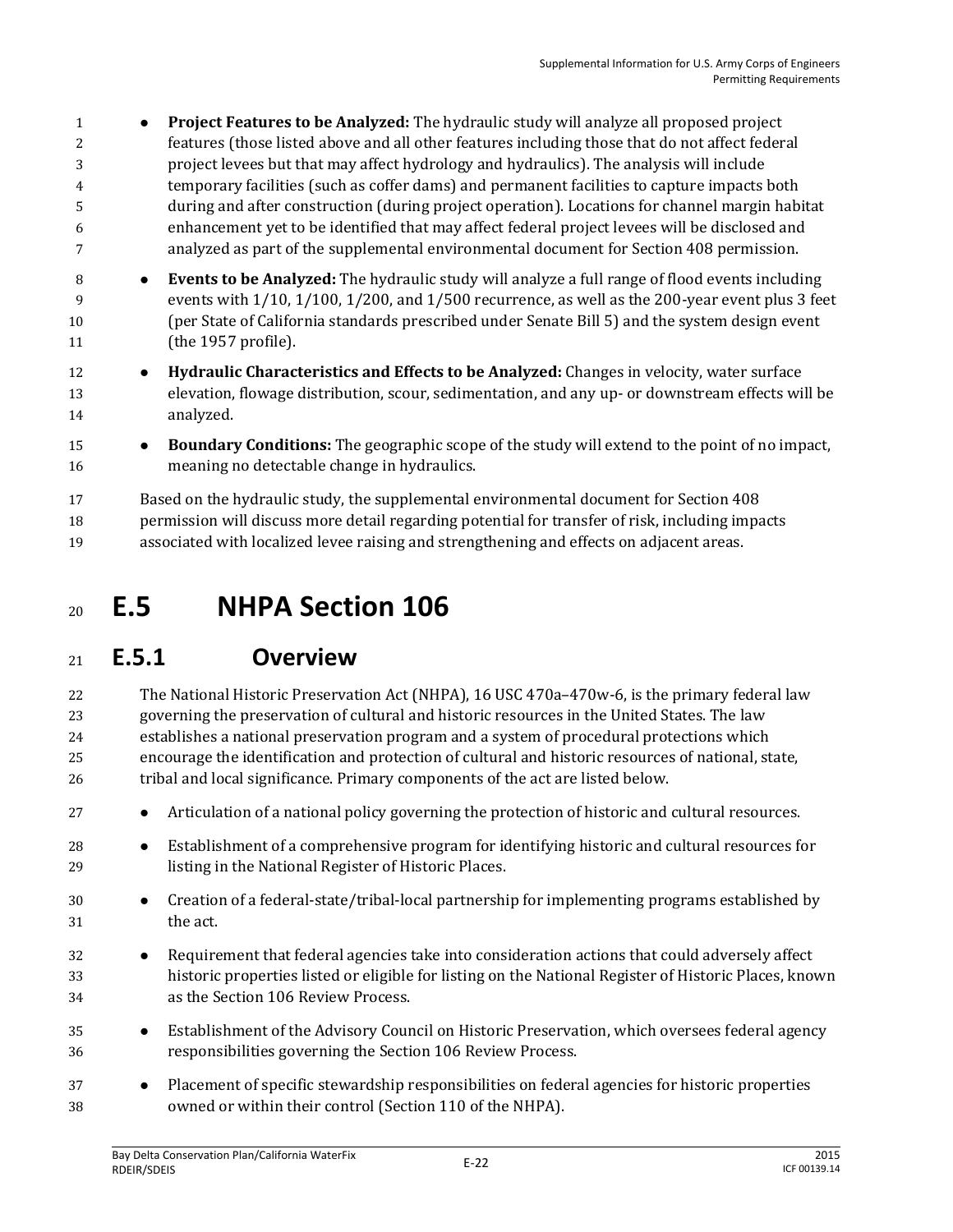- Section 106 of the National Historic Preservation Act of 1966 (NHPA) requires federal agencies to
- take into account the effects of their undertakings on historic properties, and afford the Advisory
- Council on Historic Preservation (ACHP) a reasonable opportunity to comment. The historic
- preservation review process mandated by Section 106 is outlined in regulations issued by ACHP.
- Revised regulations, *Protection of Historic Properties* (36 CFR Part 800), became effective August 5,
- 2004, and are summarized below.

 The responsible federal agency first determines whether it has an undertaking that is a type of activity that could affect historic properties. Historic properties are properties that are included in the National Register of Historic Places (NRHP) or that meet the criteria for the NRHP. If so, it must identify the appropriate State Historic Preservation Officer/Tribal Historic Preservation

Officer (SHPO/THPO) to consult with during the process. It should also plan to involve the public,

- and identify other potential consulting parties. If it determines that it has no undertaking, or that its undertaking is a type of activity that has no potential to affect historic properties, the agency has no
- further Section 106 obligations.

## **E.5.2 Programmatic Agreement**

 USACE, as the federal lead agency for CWA Section 404 permitting the water conveyance facility, is responsible for Section 106 compliance. When a project is complex, such that the normal Section 106 review process is not appropriate, the Section 106 implementing regulations (36 CFR

- 800.14[b]) allow for the development of a programmatic agreement (PA) to ensure Section 106 compliance. Relative to the currently proposed conveyance facility, preparation of a PA is applicable when effects on historic properties cannot be fully determined prior to approval of an undertaking (36 CFR 800.14[b][1][ii]), or when nonfederal parties are delegated major decision-making responsibilities (36 CFR 800.14[b][1][iii]).
- USACE, in collaboration with DWR, is developing a draft Section 106 PA for the conveyance facility. The PA provides for the identification of historic properties within the Area of Potential Effect (APE) of the selected project alternative prior to construction initiation, and the development of avoidance, protection, or mitigation measures for those historic properties that could be adversely affected by the project. Treatment plans will be prepared to address impacts on NRHP-eligible archaeological, built environment, and Traditional Cultural Property (TCP) resources within the APE. The PA details how many of the day-to-day responsibilities for Section 106 compliance are delegated to DWR by USACE.

## **E.5.2.1 Tribal Consultation**

 An important element of the PA involves consultation with Native American tribes and members of the public who have a demonstrated interest in the undertaking, as required under 36 CFR 800.2(c)(2) and 36 CFR 800.2(d), respectively. Native American tribes are those tribal entities who are federally recognized (36 CFR 800.16[m]). Native American tribes who have not received federal recognition, or individuals of Native American descent who are not affiliated with any tribal organization, are considered members of the interested public, as are other entities such as historical societies, local governments, or businesses and individuals. The PA ensures that USACE will fully involve federally recognized tribes at a government-to-government level throughout the Section 106 process. Similarly, the PA delegates responsibility for consultation with tribes and individuals without federal recognition to DWR.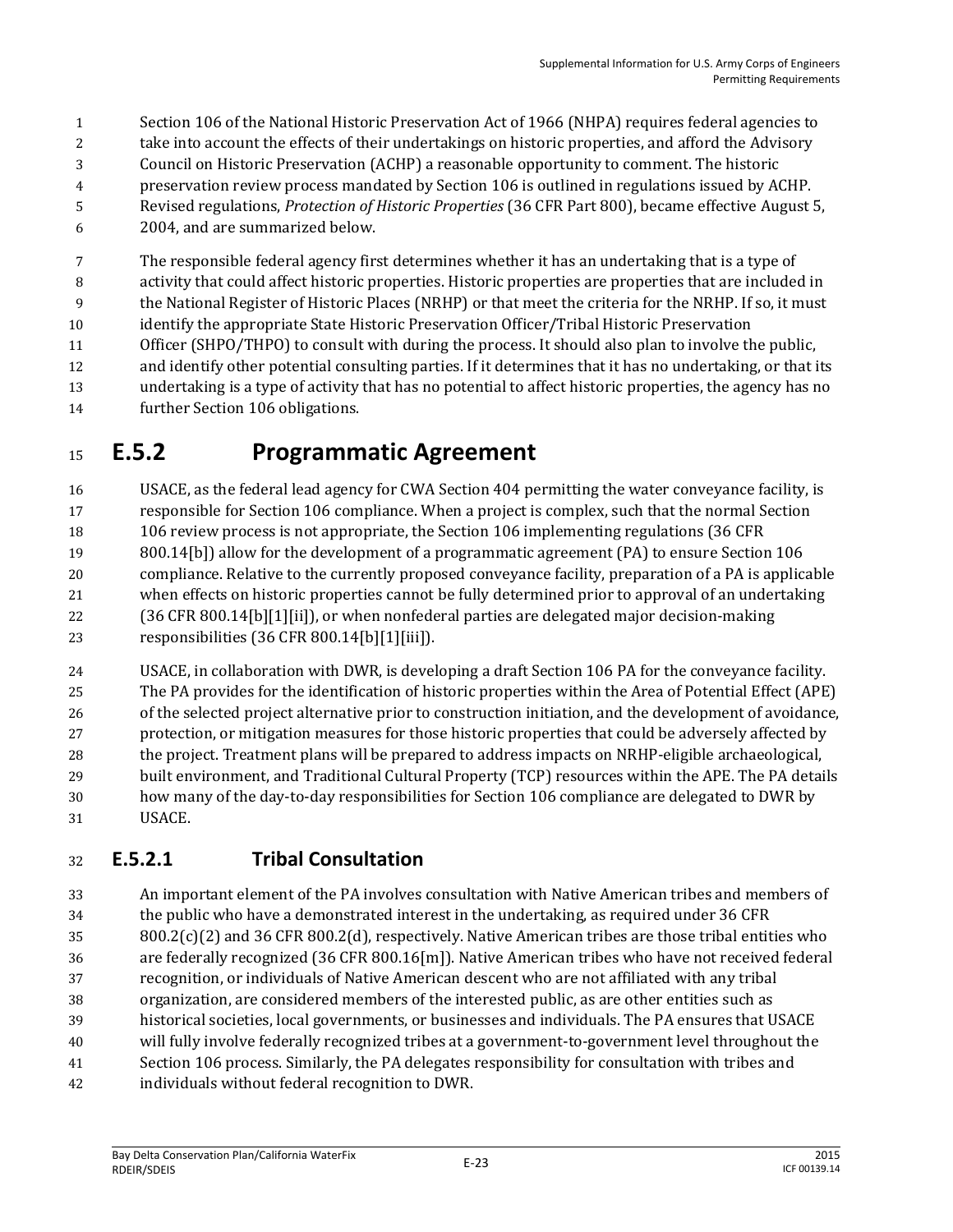Participation in the Section 106 process by Native American tribes or individuals with an ancestral affiliation with the project area is described in the PA. Native Americans will be invited to participate in the development and implementation of the terms of the PA, including inventory reports, evaluation plans and reports, and during the resolution of adverse effects through the development of treatment plans for those resources within the APE that are either exclusively or partially affiliated with prehistoric or ethnographic resources. Participation may take place during public meetings, at meetings organized only for Native American tribes as a group, or at meetings with single tribes or individuals; meetings may be informal or may be identified as formal government-to-government consultations, depending on the participants involved. Native American tribes, both federally recognized and those without federal recognition, and individuals with a demonstrated ancestral tie to the project area will be invited to be concurring parties to the PA. However, these entities are not required to be concurring parties in order to participate in the processes described in the PA, and they may request to become concurring parties at any time during the process.

# **E.6 Executive Order 11988**

 Executive Order (EO) 11988 (May 24, 1977) requires a federal agency, when taking an action, to avoid to the extent possible, short- and long-term adverse effects associated with the occupancy and modification of the base floodplain and avoidance of direct and indirect support of base floodplain development whenever there is a reasonable and feasible alternative. If the only reasonable and feasible alternative involves siting in a floodplain, the agency must minimize potential harm to or in the floodplain and explain why the action is proposed in the floodplain.

 In February 1978, the Water Resources Council issued Floodplain Management Guidelines for Implementing Executive Order 11988. These guidelines provide analysis of the executive order, definitions of key terms, and an eight-step decision-making process for carrying out the executive order's directives. The process contained in the Water Resources Council guidelines incorporates the basic requirements of the executive order. Briefly, the eight-step process is outlined below, followed by discussion of the project's application of the process to demonstrate compliance.

 **Step 1: Determine whether a proposed action is in the base floodplain (100-year floodplain, or 1% chance flood, or 500-year floodplain, or 0.2% chance flood, if the action falls under the definition of critical, discussed separately below).** The project inherently requires placement within the base floodplain as the purpose is to construct and operate facilities and/or improvements for the movement of water entering the Delta from the Sacramento Valley watershed to the existing SWP and CVP pumping plants located in the south Delta. The project area for the preferred alternative includes locations on and adjacent to the Sacramento–San Joaquin Delta, Sacramento River, San Joaquin River, and Old River. These locations are within the base floodplain.

 *Critical Action.* The Water Resources Council Floodplain Management Guidelines present the concept of a critical action. While there is no precise definition of critical action, the guidelines (under Part II, Decision-Making Process, Step 1C) outline the parameters and describe a critical action as "any activity for which even a slight chance of flooding is too great." This definition is intended to apply to those federal actions that would involve facilities or infrastructure that are sensitive to flooding and for which the consequences of flooding would be severe in terms of ability to provide essential community services or to reduce risks to life and welfare (as described in the criteria above).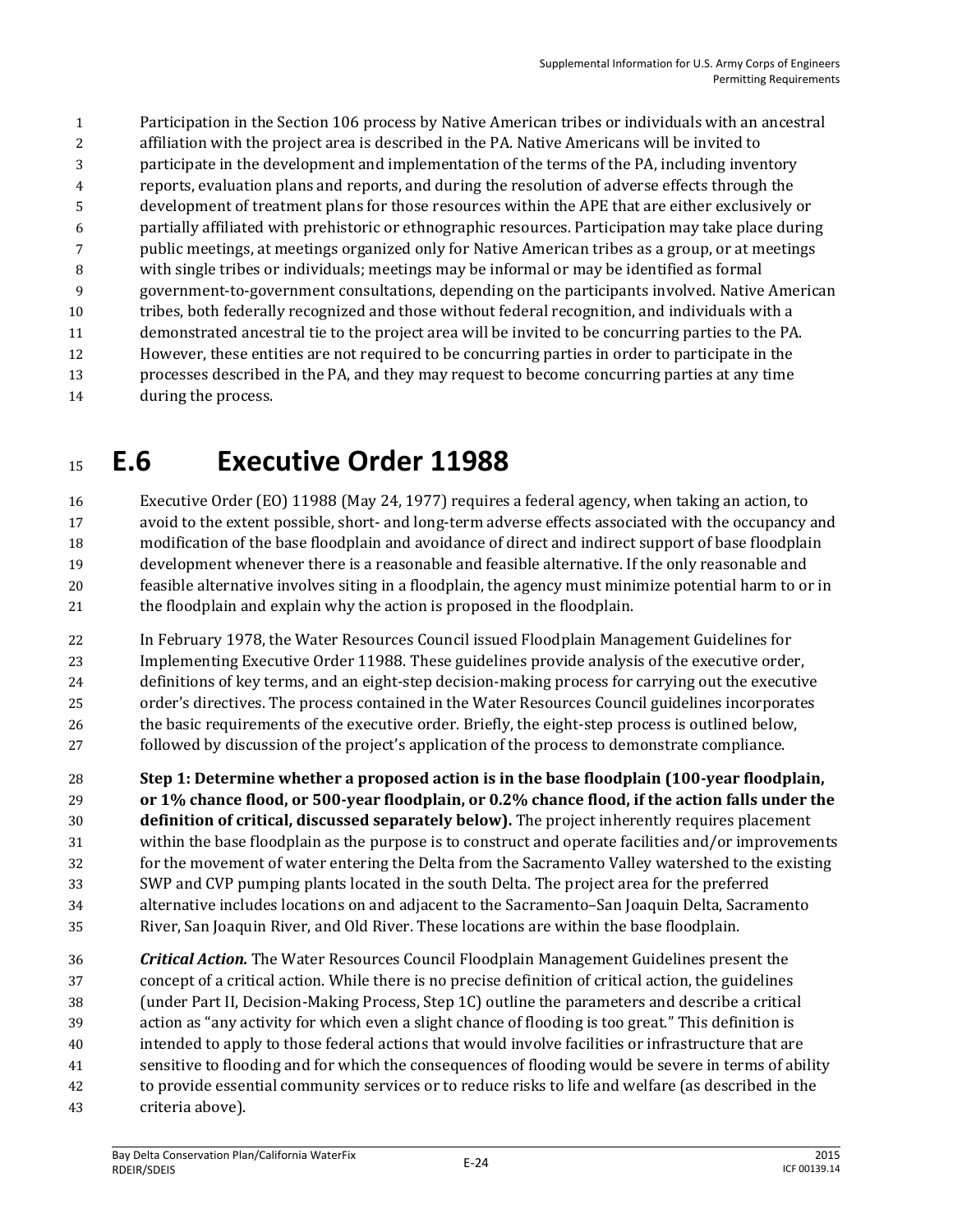- The proposed new water conveyance facilities, which would become part of the SWP, would be
- considered critical due to their function of water supply for much of California, and would be within
- the 500-year floodplain, as are the existing SWP facilities in the region. Specifically, Clifton Court
- Forebay, Skinner Fish Facility, and the Banks Pumping Plant, to which the new water conveyance
- facilities would connect, are in the 100-year floodplain. Therefore, for purposes of the analysis
- required under EO 11988, it is assumed that the project is considered a critical action because the
- project would be associated with critical facilities already located in the floodplain. However, it should again be noted that the new water conveyance facilities would be built beyond the 200-year
- level of performance.
- **Step 2: Provide public review.** The CEQA/NEPA process provides for public disclosure; the EIR/EIS is one instrument for public review of the project. DWR and the federal lead agencies have established a multimedia outreach program to allow for public review and disclosure of the project. The approach to the outreach program has been to exceed the guidelines and requirements of CEQA and NEPA for public noticing to ensure that the affected community and other interested stakeholders are informed, engaged, and involved through an accessible, open, and transparent process. Actions conducted as part of the outreach program are listed in Chapter 32, *Public Involvement, Consultation, and Coordination*, of the Draft EIR/EIS.
- **Step 3: Identify and evaluate reasonable and feasible alternatives to locating in the base**
- **floodplain.** The EIR/EIS considered a wide range of alternatives. The project purpose required the placement of many facilities within the base floodplain; however, the new intake facilities would be designed and constructed to a minimum 200-year level of performance. Underground features (i.e., tunnels) would be insensitive to surface water hydrology.
- *Critical Action.* There are no practicable alternatives to the proposed alteration being situated within the critical action floodplain; however, the new intake facilities would be designed and constructed to a minimum 200-year level of performance.
- **Step 4: Identify the effects (beneficial and adverse) of the proposed action.** The proposed action would not induce development within the base floodplain and would not reduce the natural floodplain within the study area. The natural floodplain has been greatly reduced within the study area by the manner in which the existing levee system was constructed. The existing alignment of the levees reduces the beneficial values of water resources (natural moderation of floods, water quality maintenance, and groundwater recharge); living resource values (fish, wildlife, and plant resources); and social resource values (open space, natural beauty, scientific study, and outdoor education and recreation). Some minimal riparian habitat will be affected by the proposed action as described in Section E.2.2, but these effects will be mitigated beyond replacement of existing habitat to include channel margin enhancement at greater function and value than baseline conditions (described in Section E.2.3.). Aquatic and terrestrial species and populations in the project area are intended and expected to benefit from the proposed action.
- **Step 5: Minimize threats to life and property and to natural and beneficial floodplain values. Restore and preserve natural and beneficial floodplain values***.* The action is not expected to
- induce development within the base floodplain. The portions of levees affected by the new water
- conveyance facilities would be constructed beyond the 200-year level of performance and would
- therefore maintain or improve minimization of threats to life and property. The project includes
- mitigation per state and federal regulations to restore and preserve natural and beneficial floodplain
- habitat (and therefore natural and beneficial floodplain values). See Section E.2.3 for further